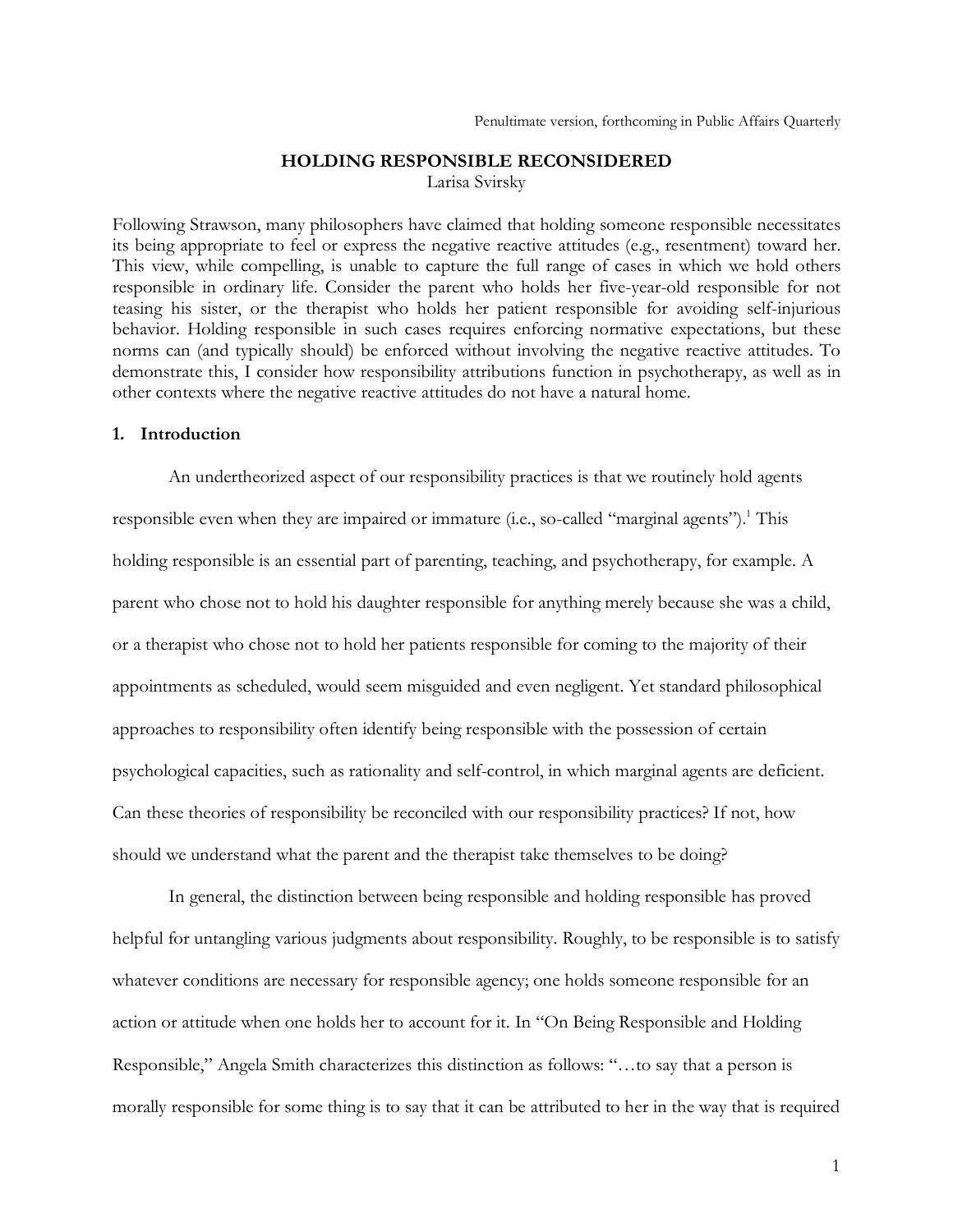in order for it to be a basis for moral appraisal." In contrast, 'holding responsible' refers to "something not about the relation between an agent and her actions or attitudes, but about *our* relation to the agent and our (usually negative) assessment of her conduct".<sup>2</sup>

Much of the literature about holding responsible concerns whether being responsible or holding responsible is prior (either explanatorily or metaphysically speaking).<sup>3</sup> My primary focus in this paper, however, lies elsewhere. In "Freedom and Resentment," Strawson emphasizes the responses we are inclined to have toward people we regard as responsible agents ("the range of reactive feelings and attitudes which belong to involvement or participation with others in interpersonal human relationships…") as fundamental to understanding the nature of responsibility. 4 Following Strawson, many philosophers have claimed that holding someone responsible necessitates its being appropriate to feel or express the negative reactive attitudes (e.g., resentment, indignation) toward him.5 This view, while compelling, is ultimately unable to capture the full range of cases in which we hold others responsible in ordinary life. <sup>6</sup> Consider the parent who holds her five-year-old responsible for not teasing his sister, or the therapist who holds her patient responsible for avoiding self-injurious behavior. Paradigmatically, these instances of holding responsible involve enforcing normative expectations, but an appreciation of the agent in question's immaturity or impairment leads this enforcement not to involve the negative reactive attitudes in any way. These cases also suggest the importance of another aspect of Strawson's project, namely that our responsibility practices are bound up with our participation in interpersonal relationships. These relationships are an important source of normative expectations, and therefore the site of a special kind of authority to hold one another responsible.<sup>7</sup>

My aim here is to offer a characterization of holding responsible that allows us to appreciate and understand the wide range of forms this notion takes in practice. Before arriving at such a view, I will first describe some alternatives. I will begin with Strawson's characterization of responsibility,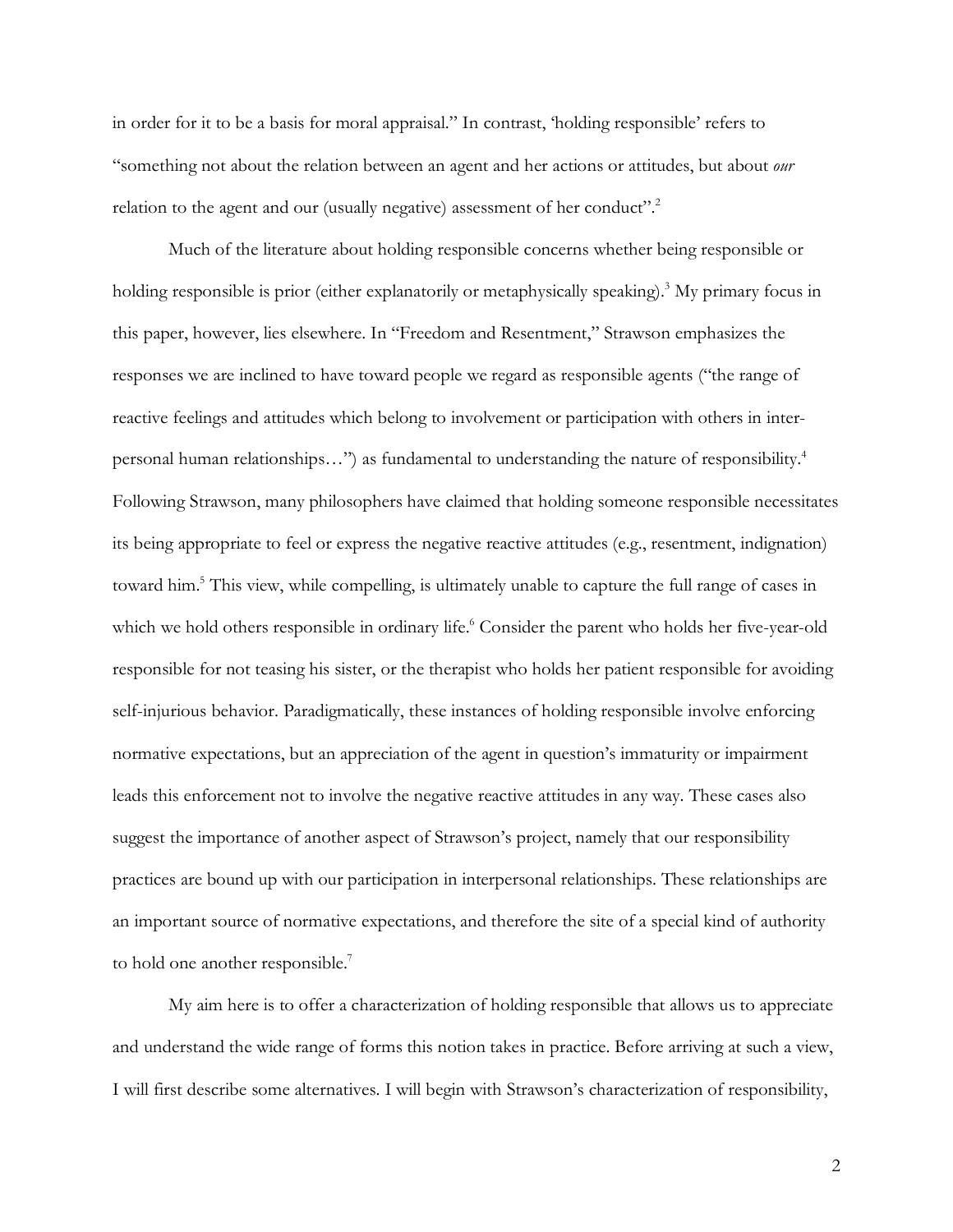focusing especially on the connection between responsibility and the reactive attitudes on his view. I will then consider an argument from R. Jay Wallace that responsibility is only connected to some of the things Strawson characterizes as reactive attitudes (in particular, the negative reactive attitudes – that is, resentment, indignation, and guilt, and not e.g., gratitude). Wallace argues that this connection is forged via the notion of normative demands and expectations; agents are responsible when they can be sensitive to these expectations, and violating them justifies another's feeling or expressing the negative reactive attitudes.<sup>8</sup> I want to endorse Wallace's suggestion that responsibility is essentially related to normative expectations but reject the connection he draws between holding responsible and the justifiability of the negative reactive attitudes. To demonstrate this point, I consider how responsibility attributions function in psychotherapy (and discuss my view on this subject in relation to Hanna Pickard's), as well as in other contexts where it does not seem that the negative reactive attitudes have a natural home.

With these considerations in place, I then lay out my positive view of holding responsible as essentially involving the enforcement of norms, where norm enforcement takes on a much wider variety of forms than is often appreciated.<sup>9</sup> In particular, I argue that one can enforce a norm by praising someone's having met it or reminding someone of its existence in a forward-looking way, as well as by responding to norm violations; these other responses are just as central to holding responsible as blame is. This broader theoretical conception of holding responsible affords us a better understanding of our responsibility practices, in which marginal agents are held responsible despite often being exempted from some range of the reactive attitudes. Moreover, this view of holding responsible makes room for a more expansive characterization of who counts as a responsible agent – that is, for what it means to be responsible. Ultimately, I claim that cases involving these agents show us how being and being appropriately held responsible are inextricably linked with normative expectations, which importantly include those that arise in our interpersonal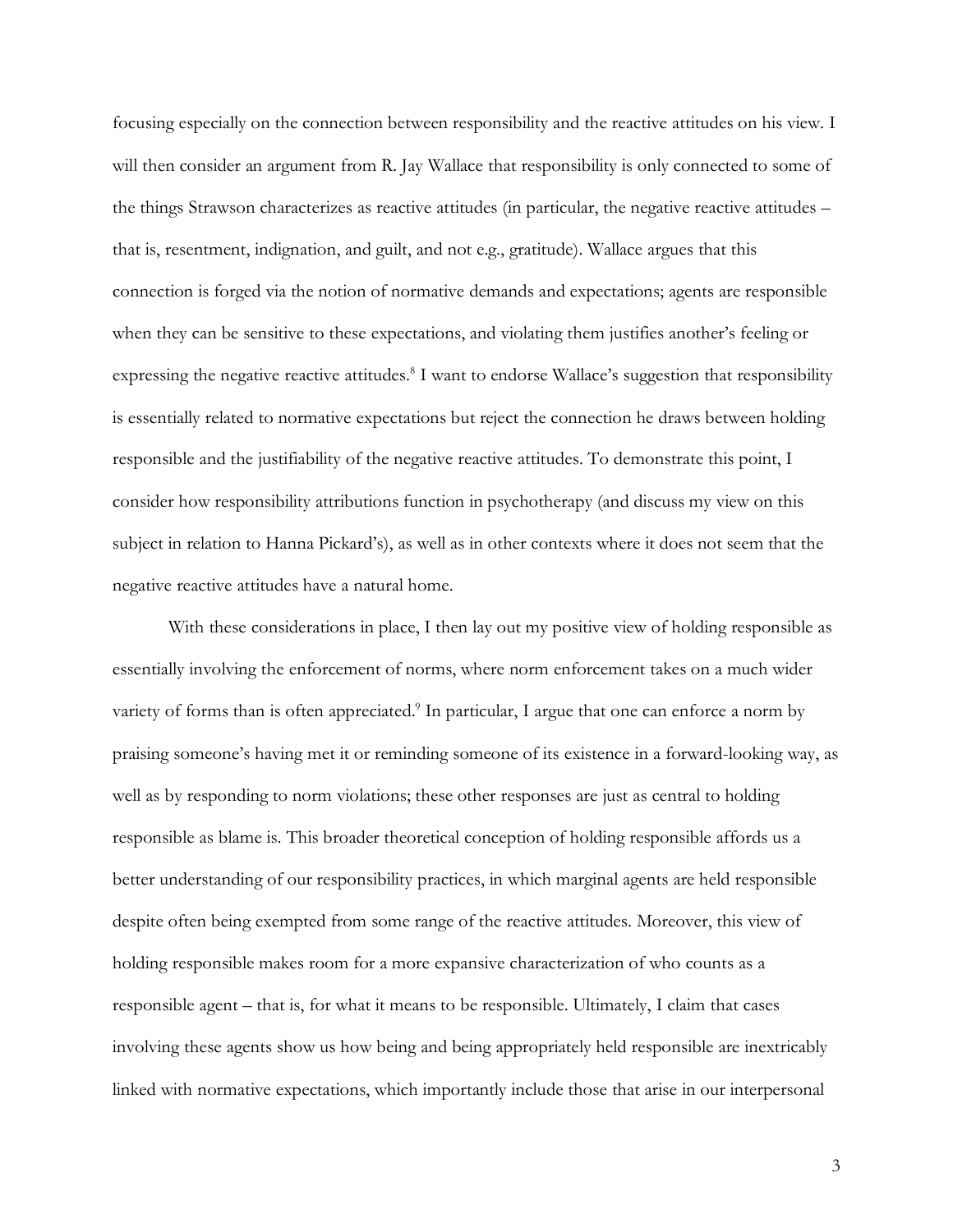relationships. Though I came to this view of responsibility in an attempt to do justice to cases involving marginal agents, I will go on to argue that it in fact applies to all of us. Nevertheless, it is of particular importance for understanding how our responsibility practices involve members of vulnerable populations.

# **2. Responsibility and the Reactive Attitudes**

In "Freedom and Resentment," Strawson considers whether determinism, if true, undermines the legitimacy of our responsibility practices. He argues that the best way to resolve this question is to consider the character of these practices (including how we respond to people we regard as responsible agents, and when we excuse or exempt people from being held responsible in everyday life) and to see if believing the truth of determinism rationally requires us to opt out of them. Strawson suggests that regarding someone as a responsible agent disposes us to have what he calls the reactive attitudes toward them, which are "…essentially reactions to the quality of others' wills toward us, as manifested in their behaviour: to their good or ill will or indifference or lack of concern".<sup>10</sup> Resentment, for example, is "...a reaction to injury or indifference".<sup>11</sup>

Strawson contrasts the reactive attitudes with the objective attitude, which we characteristically take up with those we cannot properly regard as responsible agents due to impairment or immaturity.<sup>12</sup> As he writes,

"The objective attitude may be emotionally toned in many ways, but not in all ways: it may include repulsion or fear, it may include pity or even love, though not all kinds of love. But it cannot include the range of reactive feelings and attitudes which belong to involvement or participation with others in interpersonal human relationships; it cannot include resentment, gratitude, forgiveness, anger, or the sort of love which two adults can sometimes be said to feel reciprocally, for each other. If your attitude toward someone is wholly objective, then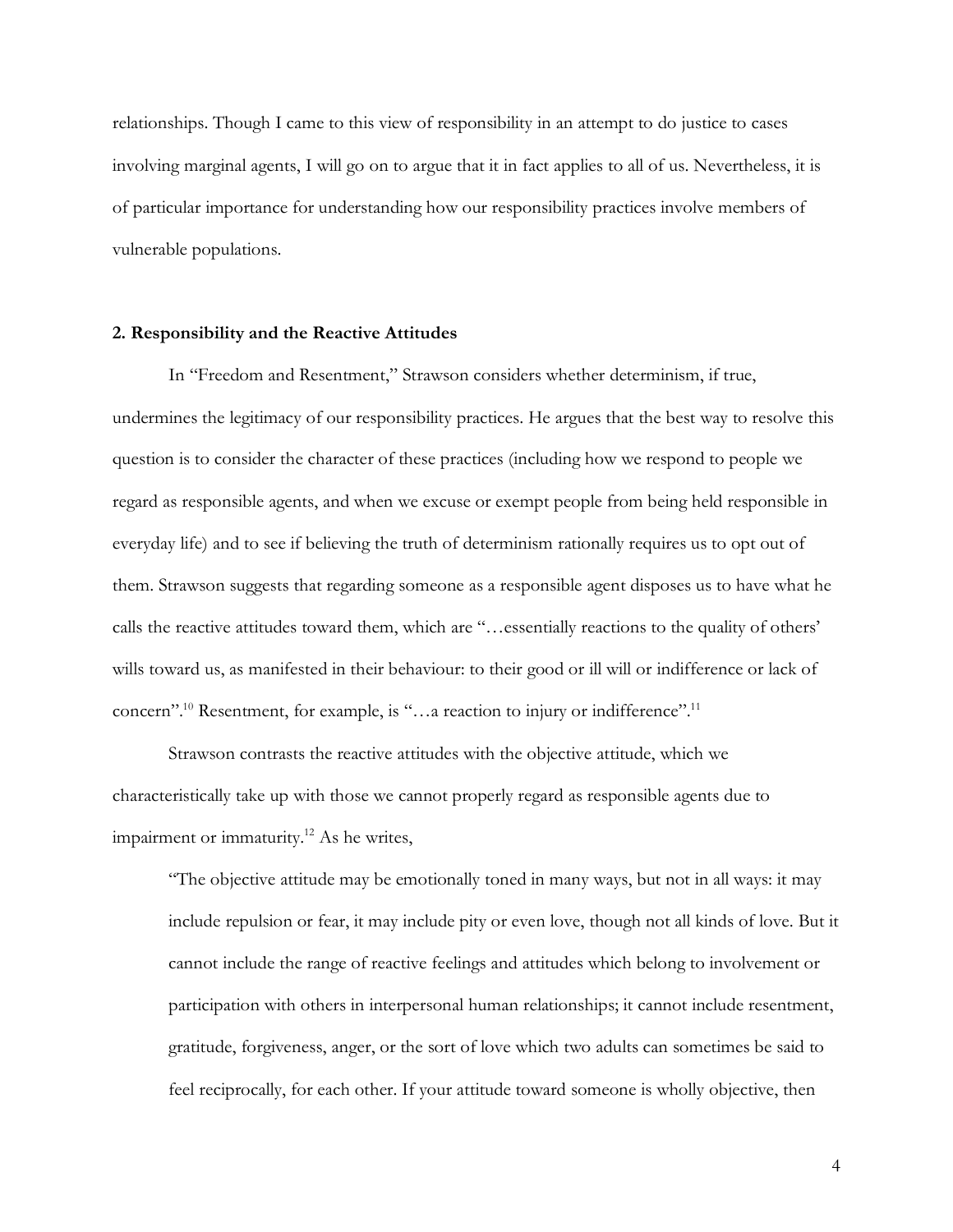though you may fight him, you cannot quarrel with him, and though you may talk to him, even negotiate with him, you cannot reason with him. You can at most pretend to quarrel, or to reason, with him."<sup>13</sup>

The fundamental connection between responsibility and the reactive attitudes that Strawson urges us to recognize is not only logical, but also psychological; when we regard others as capable of responsible agency, and as expressing something about the quality of their wills in their behavior, we are disposed to respond with the reactive attitudes in light of what they have done. This orientation toward others is necessary for one to be able to engage in the kind of intimacy that Strawson says defines interpersonal human relationships, the relationships that we have with other participants in the moral community. When we are led to believe that others are not able to participate in this kind of relationship, our suspension of the reactive attitudes is a natural consequence of the shift in the way that we see them. We are, when taking up the objective attitude, no longer prone to viewing that person as a fellow community member, but rather "to see[ing] him, perhaps, as an object of social policy; as a subject for what, in a wide range of senses, might be called treatment; as something certainly to be taken account, perhaps precautionary account, of; to be managed or handled or cured or trained; perhaps simply to be avoided…"14, 15

Strawson describes a set of conditions that make us inclined to excuse or exempt people from the reactive attitudes, including ignorance, coercion, immaturity, or psychological abnormality. These conditions are meant to be familiar to us from ordinary life as reasons to abstain from responding as we normally would with someone we consider a responsible agent. Finding out that an agent was ignorant or coerced casts doubt on whether she has genuinely manifested the quality of will we initially took her to have (e.g., good will or indifference). An agent's immaturity and psychological abnormality, on the other hand, may present obstacles to her participation in interpersonal relationships such that we are no longer prone to feel the reactive attitudes toward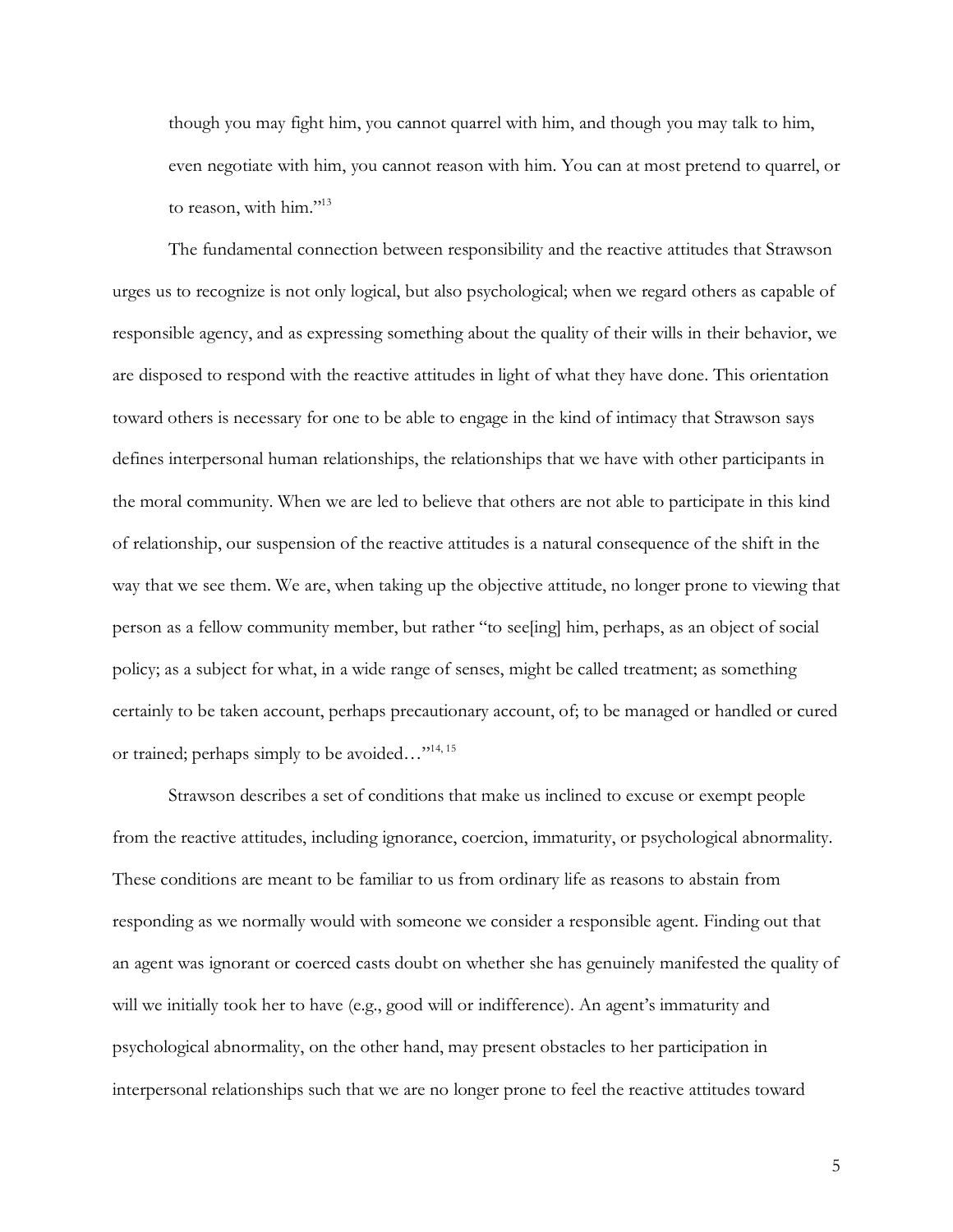her. <sup>16</sup> These claims of Strawson's are intended to be justified by reflection on our existing responsibility practices, and not by independent theoretical investigation of what conditions are required for responsible agency. Gary Watson elaborates on this point when he says, "Holding responsible is as natural and primitive in human life as friendship and animosity, sympathy and antipathy. It rests on needs and concerns that are not so much to be justified as acknowledged."17

In *Responsibility and the Moral Sentiments,* R. Jay Wallace takes himself to be following in the Strawsonian tradition of considering our responsibility practices as the ground for understanding what responsibility is and could be. Ultimately, he argues that being a responsible agent is fundamentally a matter of possessing normative competence (i.e., in Wallace's terminology, the powers of reflective self-control); in particular, it is a matter of possessing "the power to grasp moral reasons and the power to control…[one's]…behavior in accordance with them".18 But he arrives at this claim by considering when it would be fair to hold individuals responsible in the sense of their being appropriate objects of the reactive attitudes, where the relevant norms of fairness are supposed to be drawn from everyday life.<sup>19</sup> For example, Wallace claims that these norms of fairness dictate that resentment is appropriate just when someone is capable of understanding moral reasons and capable of guiding her actions to be in accord with them, but has failed to do so without apparent excuse.

Wallace also holds a distinct view about the connection between responsibility and the reactive attitudes. In particular, he claims that Strawson's characterization of the reactive attitudes is much too broad. In support of this claim, he argues that Strawson and his commentators tend to elide two distinctions: "…the distinction between reactive attitudes and other attitudes one might take toward persons…" on the one hand, and the distinction between the range of attitudes that are associated with the participant stance versus the objective stance on the other.<sup>20</sup> Though certain kinds of love, forgiveness, and gratitude may only be felt toward those with whom we take up the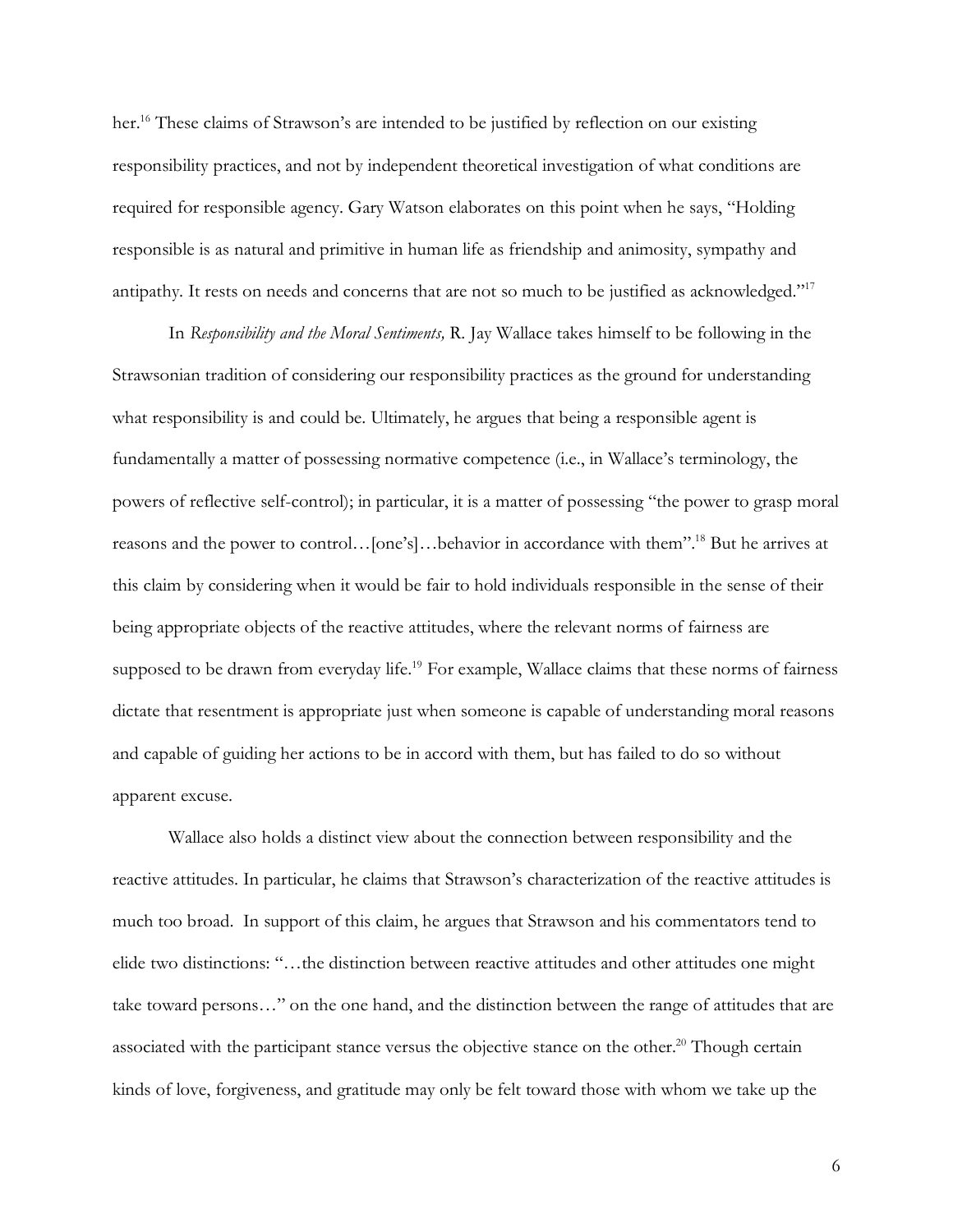participant stance, it does not follow that those attitudes bear the same kind of relationship to responsibility as resentment, indignation, and guilt.

Wallace insists that these latter attitudes, unlike the others that Strawson calls reactive attitudes, derive their distinctive role in our responsibility practices from their connection to normative expectations. As he writes, "Resentment, indignation, and guilt are essentially tied to expectations that we hold ourselves and others to; susceptibility to these emotions is what constitutes holding someone to an expectation. This mutual dependence of emotion and expectation distinguishes the reactive attitudes..."<sup>21</sup> For Wallace, possession of the capacities required to be properly held to normative expectations is constitutive of responsible agency, and resentment, indignation, and guilt (i.e., the negative reactive attitudes) are fitting responses to violations of such expectations. "To hold someone to an expectation," Wallace writes, "is to be susceptible to a certain range of emotions (i.e., the negative reactive attitudes) if the expectation is violated or to believe it would be appropriate for one to feel those emotions if the expectation is violated."<sup>22</sup>

But Wallace and Strawson are both committed to considering our theories of responsibility as answerable to the ways the concept of responsibility is understood and instantiated in ordinary life. If we take this commitment seriously, we must recognize that there are individuals who participate in our responsibility practices, and who satisfy Wallace's condition of being properly subject to normative expectations, who nonetheless often are and should be shielded from the negative reactive attitudes. I will sketch what I mean by this briefly here and return to these considerations later on. Consider, for example, how parents hold young children responsible for sharing their toys or behaving themselves in public, how an alcoholic's therapist might hold them responsible for a relapse after a period of sobriety, or how an employer might hold an employee responsible for completing the tasks associated with their job. While holding responsible may take a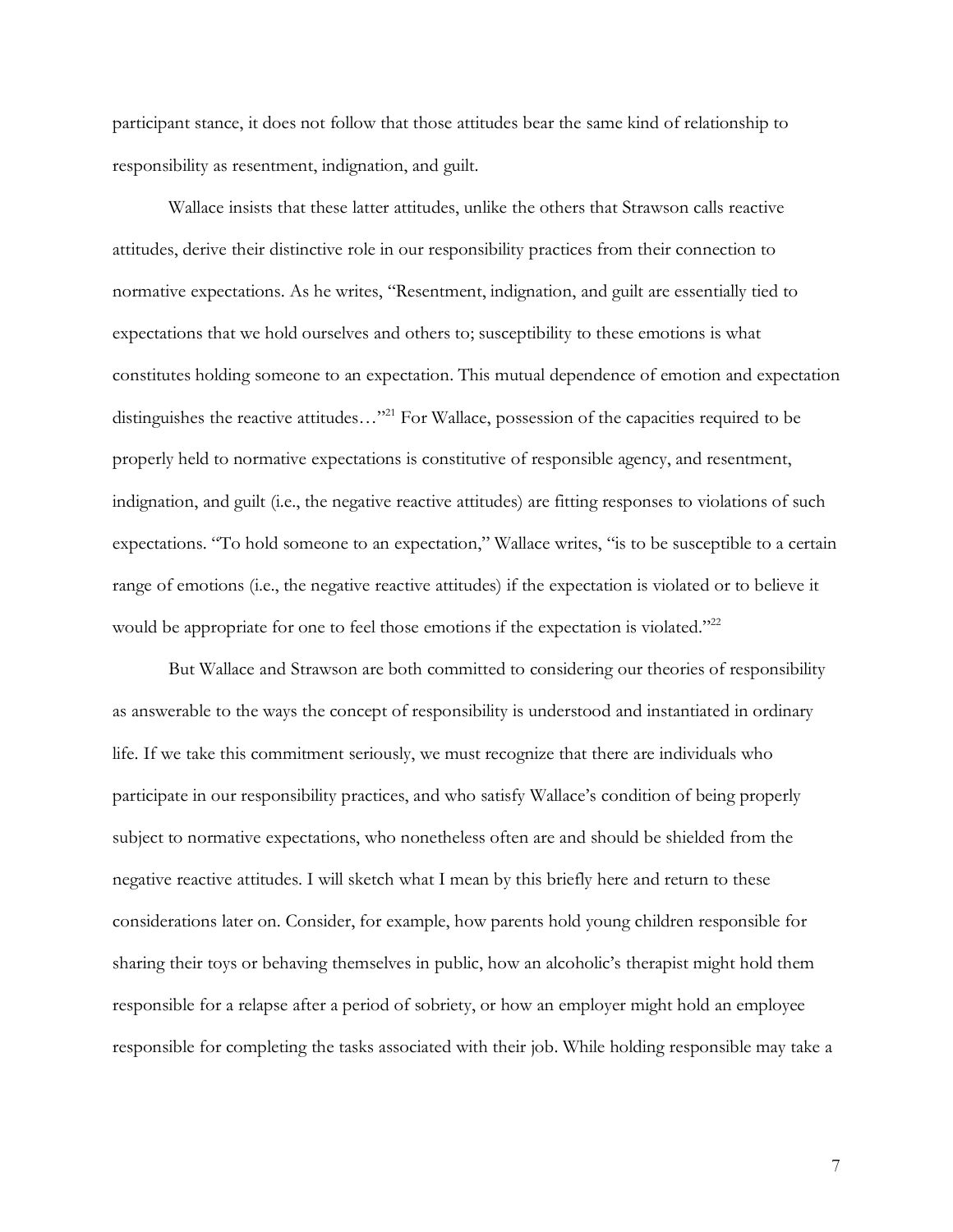number of different forms in these situations, they need not be seen as situations where resentment or indignation could be appropriate.

What unites these cases is the fact that there are norms that hold between the parties in question and holding responsible involves the enforcement of those norms. In other words, we ought to accept Wallace's claim that holding responsible appears to be essentially connected to normative expectations. We should resist his suggestion, however, that enforcing those expectations necessarily involves the appropriateness of the negative reactive attitudes. This is not to deny that we are often prone to feel these attitudes toward those we hold responsible, or that those attitudes are responses to our sense of the other person as an agent. It is rather to question whether holding someone responsible means that it *must* be appropriate to feel the negative reactive attitudes toward her. If holding responsible is, as Watson suggests, a means "of expressing our concerns and demands about our treatment of one another," it is only natural for that expression to take on emotional significance.<sup>23</sup> But those concerns about our treatment of others cut both ways; though a parent might be irritated by his child's failure to share, or a therapist might be disappointed at her patient's relapse, they should (and in many cases do) also recognize the vulnerability of the parties in question, and the difficulties these parties may have in trying to satisfy the expectations placed on them. This recognition in turn mitigates the propensity the parent or therapist might have to find it appropriate to feel, much less express, the negative reactive attitudes.

# **3. Responsibility in Psychotherapy**

In order to make this claim more vivid, let us consider the role of responsibility in therapeutic relationships. Finding a sense of 'holding responsible' that is appropriate to therapeutic relationships requires steering between the Scylla and Charybdis of underestimating the agency of people with mental illness on the one hand and viewing them as fitting objects of their therapists'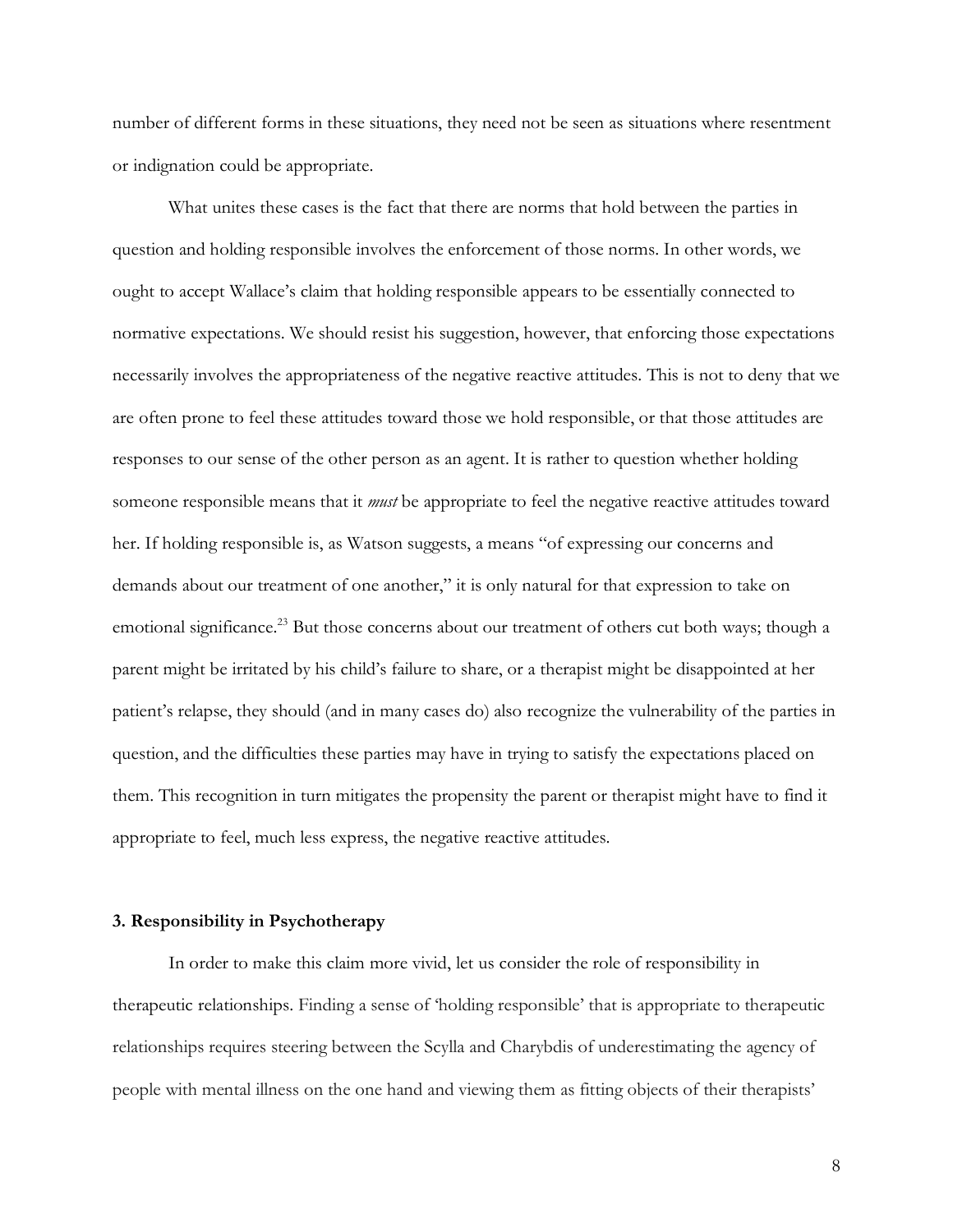affective blame on the other.<sup>24</sup> On the one hand, it is common to hear statements such as the following: "Like diabetes and Alzheimer's, depression is an illness that befalls you. You are not responsible…or to blame [for that]. Your only responsibility is to get treatment and, once this has begun, to stay with the therapy until you are well again."25 On the other hand, clinicians do in some cases blame their patients for their symptoms. Richard Friedman, a psychiatrist, gives one such example involving a patient with chronic depression who had been referred to him by another provider,

"…a man in his early 30s, who had suffered from depression since his teenage years. In six years of psychotherapy, he had been given nearly every antidepressant under the sun, but his mood hadn't budged. Weeping in my office one day, he explained that he was depressed because he was a failure and a whiner. 'Even my therapist agreed with me,' he said. 'She said that maybe I don't want to get better." $2^{26}$ 

Friedman reports that, "About a month later, I saw this patient respond remarkably well to a novel treatment. Free of depression at last, he was joyful and relieved — an odd reaction, you must admit, from someone who secretly wished to be ill."<sup>27</sup>

Friedman suggests that this impulse to blame patients for their symptoms can arise when therapists are frustrated with their behavior or lack of response to treatment, which can create serious obstacles to a therapeutic alliance. Consider, for example, this description of patients with personality disorders cited by Hanna Pickard, a social worker and philosopher: "In his landmark study of staff's attitudes to service users with personality disorder in three High Security Hospitals in the UK, Len Bowers suggests:

'The generally hopeless, pessimistic attitudes of carers can be seen to originate in the difficult behaviors of personality disorder patients. They bully, con, capitalize, divide, condition, and corrupt those around them. They make complaints over inconsequential or nonexistent issues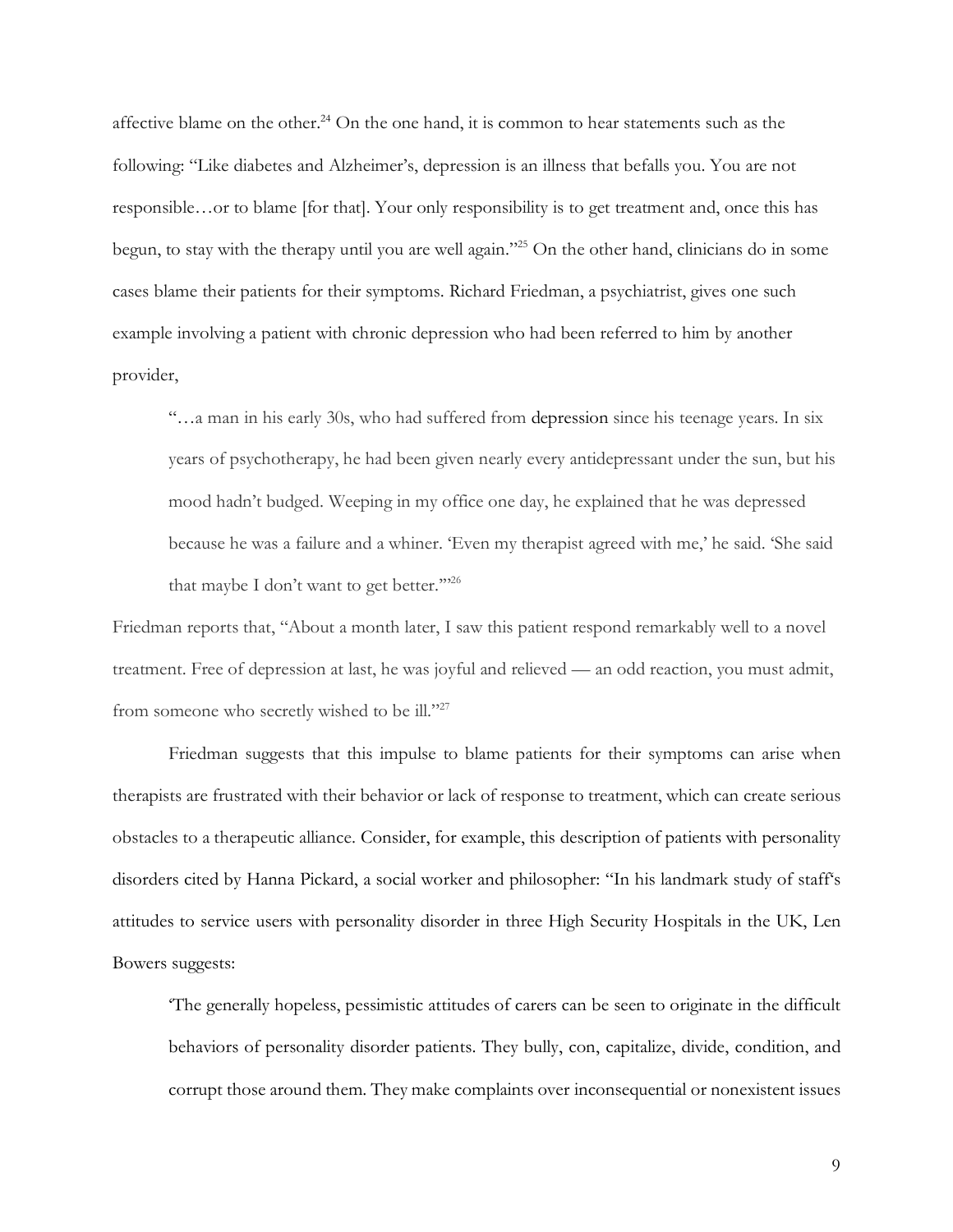in order to manipulate staff. They can be seriously violent over unpredictable and objectively trivial events, or may harm and disfigure themselves in ways that have an intense emotional impact on staff. If this were not enough, they also behave in the same ways toward each other, provoking serious problems that the staff have to manage and contain."28

Pickard considers this description "in many ways accurate," and she argues that it is vital for therapists to hold their patients with personality disorders responsible precisely because these conditions are "disorders of agency". <sup>29</sup> By this Pickard means, "Core diagnostic symptoms or maintaining factors of…[these] disorders…are actions and omissions: patterns of behavior central to the nature or maintenance of the condition. For instance, borderline personality disorder is diagnosed in part via deliberate self-harm and attempted suicide, reckless and impulsive behavior, substance use, violence, and outbursts of anger..."<sup>30</sup> Pickard suggests that it is a mistake simply to see these individuals as suffering from diseases that befall them and thereby render them wholly incapable of being or being appropriately held responsible. But though she emphasizes the importance of responsibility in the treatment of personality disorders, she cautions against regarding these agents (and those in psychiatric treatment more generally) as appropriately subject to the full range of responsibility responses, including the negative reactive attitudes.

Her proposal is that the appropriate stance for clinicians to take toward their patients involves holding them responsible but not blaming them for their behavior, even when that behavior is quite harmful to themselves and others, because blame is detrimental to the patient and to the therapeutic relationship. As she writes, "Blaming service users [i.e., psychiatric patients] may trigger feelings of rejection, anger, and self-blame, which bring heightened risk of disengagement from treatment, distrust and breach of the therapeutic alliance, relapse, and, with service users with personality disorder, potentially even self-harm or attempts at suicide: it is essential that compassion and empathy be maintained."31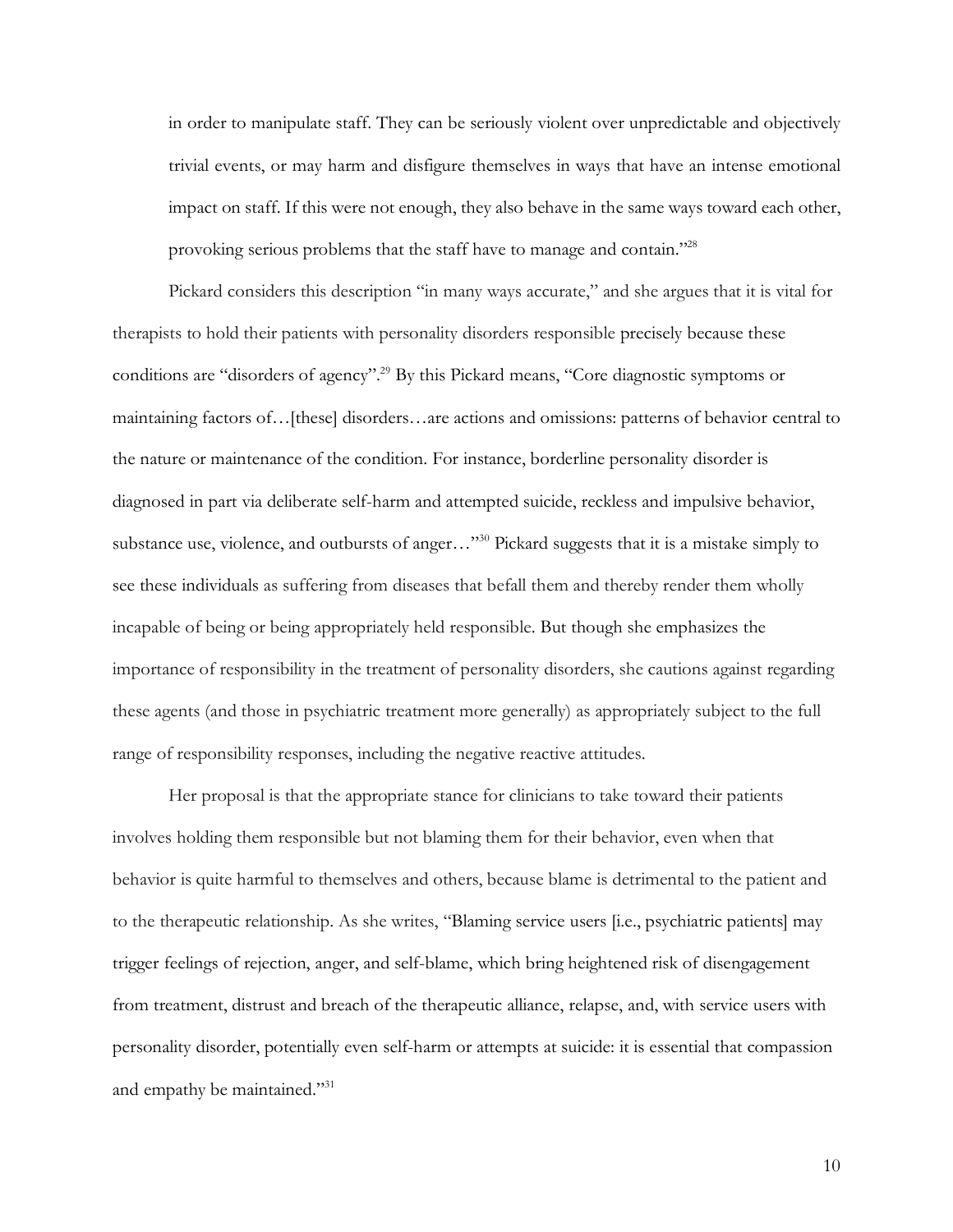How exactly are we to make sense of the claim that patients with personality disorders are responsible for doing very bad things but are not to blame for them? In order to make out this position, Pickard insists that there is a familiar sense of 'responsibility' that is not moral or connected to the negative reactive attitudes. She describes this sense as follows:

"Effective clinical treatment presupposes that service users are responsible for their behavior insofar as they have conscious knowledge of what they are doing, and can exercise choice and at least a degree of control over the behavior…[T]his is a traditional and commonsense idea about what it means to be responsible, applicable not only to service users, but to us all. This idea of responsibility is essentially linked, not to morality and the reactive attitudes, but to agency. Crucially, on this view, we are responsible for all our actions, whether or not they are right, wrong, or neutral from a moral point of view. We are responsible for our actions because we are their agents: insofar as we know what we are doing, and can exercise choice and control our behavior, what we do is up to us."32

Pickard argues that the sense of responsibility relevant to clinical contexts is non-moral because, "behaviors like self-harm, substance abuse, and obsessive rituals, can be damaging to the person without necessarily damaging others".<sup>33</sup> On her view, much of the behavior that clinicians should hold their patients responsible for is harmful, but it is not morally bad because it only or primarily affects themselves; she also suggests that such behavior is somewhat understandable as an expression of or method of coping with emotional distress.

In addition, Pickard claims that if clinicians regarded their patients as morally at fault for their behavior, they would regard themselves as entitled to subject them to the negative reactive attitudes, which would undermine the effectiveness of their treatment. In some cases, Pickard argues that clinicians may appropriately form detached judgments that their patients are blameworthy when they cause harm to themselves or others without excuse, but this blame lacks the characteristic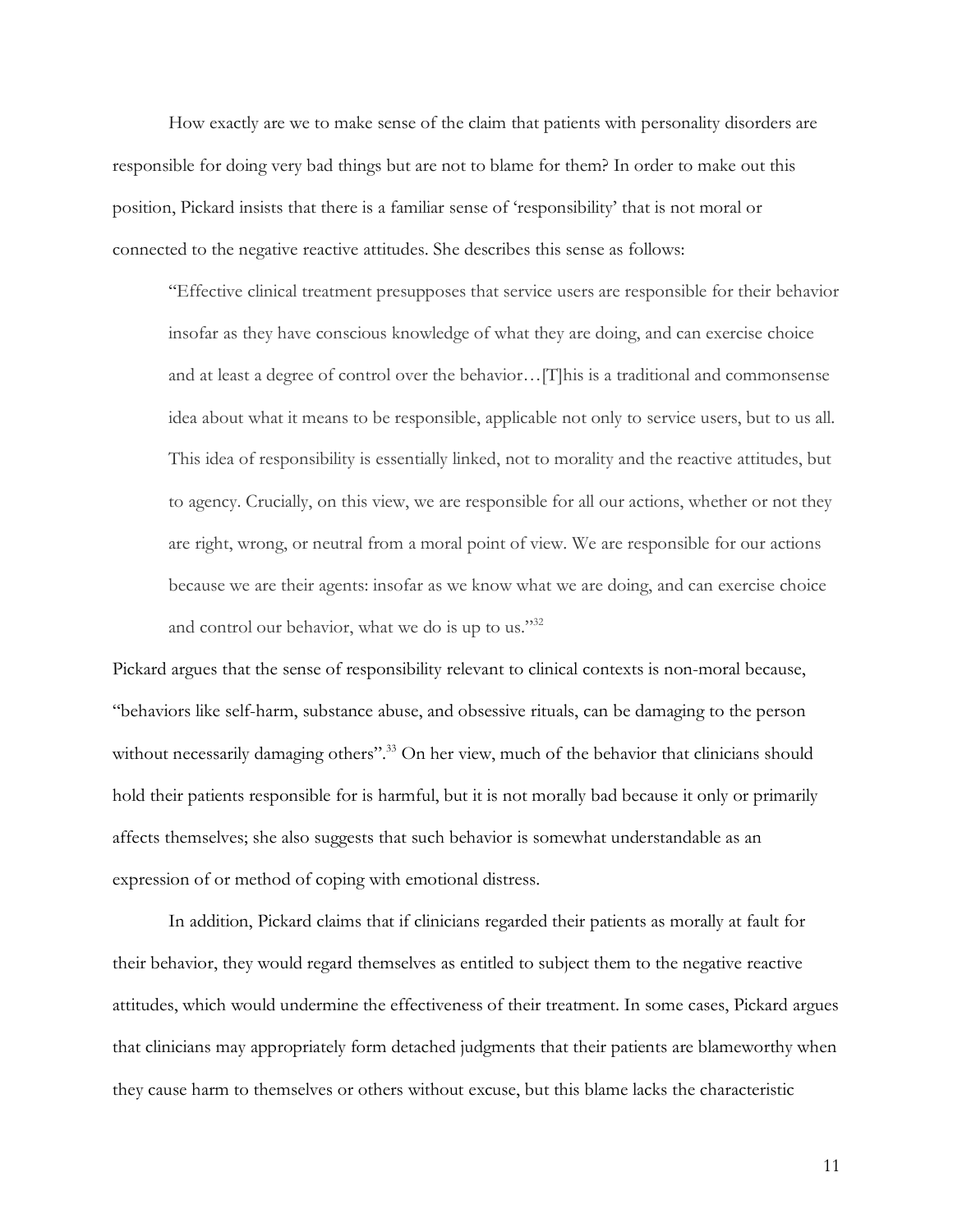'sting' of affective blame and so does not interfere with promoting that patient's recovery. To clarify what she means by this 'detached' sense of blame, she considers how it occurs in parent-child relationships.

"For instance," she writes, "good parenting routinely involves pointing out when a child has shown disregard or ill will toward a sibling, and indeed imposing negative consequences for it. That is part of bringing up children to treat others, including rivals, with regard and respect. Sometimes, no doubt, parents do this in such a way that the child feels bad and blamed. But a loving parent can often help a child understand that their behavior toward a sibling is neither decent nor permitted, without the child feeling 'stung'."<sup>34</sup>

In general, detached blame seems to involve a cognitive judgment that the person in question has caused harm, and an imposition of negative consequences, where those consequences are not intended to be of an emotional nature.

I am broadly sympathetic to Pickard's view about how it is appropriate to hold patients responsible without subjecting them to negative reactive attitudes in the context of therapeutic relationships. I believe, however, that we can (and should) understand the significance of this without invoking a different, non-moral sense of responsibility. Pickard's argument that the sense of responsibility applicable to service users is non-moral depends on two assumptions about behaviors that are partially constitutive of disorders of agency: first, that they only or primarily cause harm to self rather than others, and second, that this means that they are not morally bad. Both of these claims are controversial and stand in need of further defense.

More importantly, by invoking a non-moral sense of responsibility to understand what responsibility means in clinical contexts, Pickard leaves open the possibility that there is an important discontinuity between service users and the general adult population with respect to what it means for them to be responsible. This seems antithetical to her overall aim to humanize these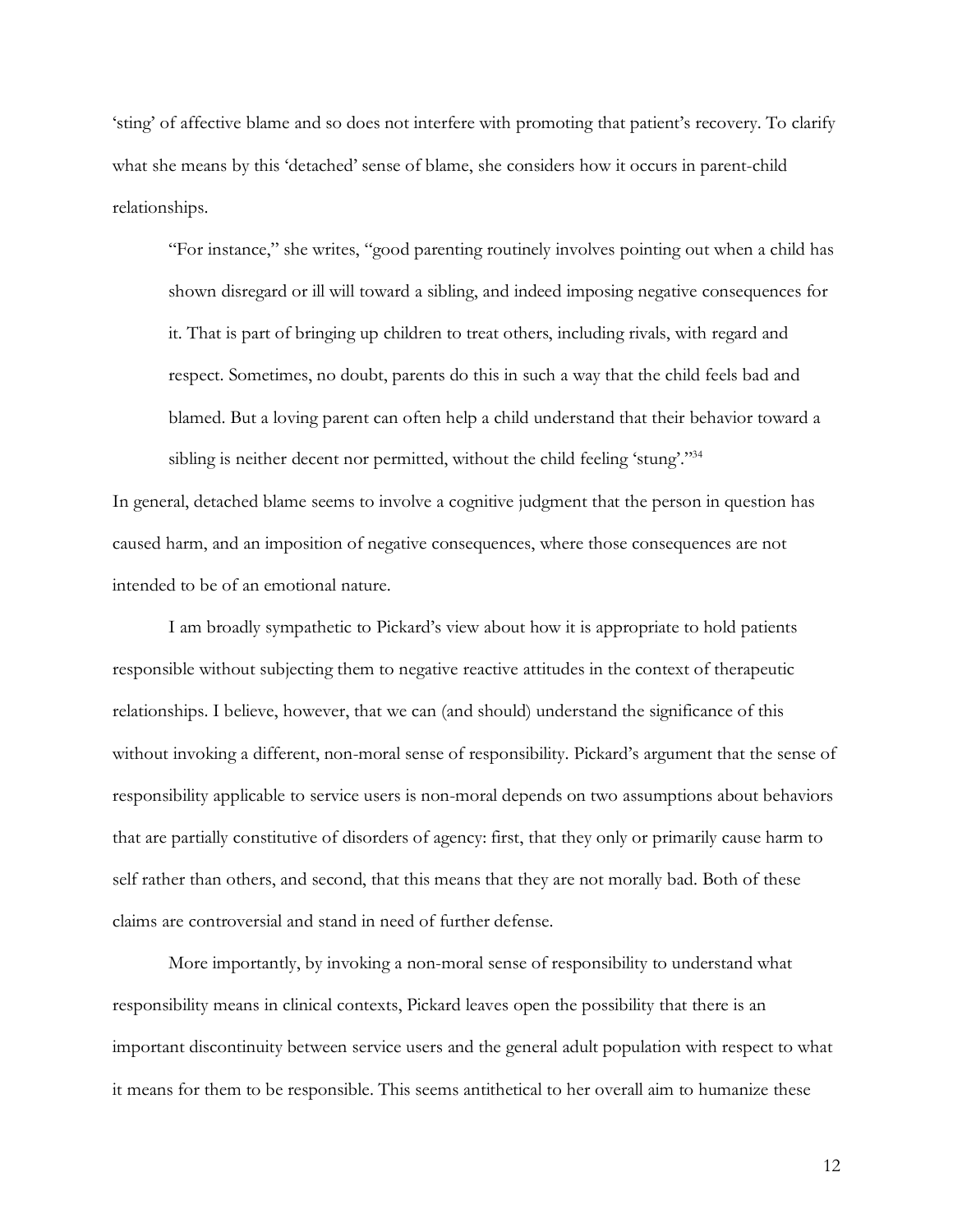agents, as exemplified in the following passage: "As Angela Smith elegantly points out: 'being held responsible is as much a privilege as it is a burden. It signals that we are a full participant in the moral community'.<sup>35</sup> In other words, in holding service users with disorders of agency responsible, we treat them as *one of us*—as belonging with us, as equals."36

Happily, one can understand the sense of responsibility relevant to clinical contexts as moral without that entailing the appropriateness of the negative reactive attitudes. Indeed, the example Pickard gives of detached blame in a parent-child relationship still seems to be moral blame; the child in question has "shown disregard or ill will toward a sibling," though the kind of blame that is warranted avoids the characteristic 'sting' associated with the negative reactive attitudes.<sup>37</sup> In some cases that arise in clinical contexts, it seems fitting to recognize that psychiatric patients are responsible for wrongful actions they perform but excuse them from affective blame on the grounds that they do not deserve it given the nature of the difficulties that they face. In other cases, where the individual in question doesn't have an excuse, one might still think that therapists are obliged (in light of professional norms, and perhaps other considerations) to exhibit a degree of emotional detachment toward their patients that is incompatible with affective blame. Thus, holding responsible may entirely avoid the negative reactive attitudes, even if one is still considering moral responsibility.38

Another feature of Pickard's view that is worth mentioning is her emphasis on the instrumental goods associated with the stance of responsibility without affective blame in clinical contexts. That is, she argues that holding responsible is beneficial, and the characteristic 'sting' associated with the negative reactive attitudes is damaging, to patients and to therapeutic relationships. These claims strike me as intuitive and important, and I have no interest in disputing them. But I also want to bring out something Pickard touches on but does not develop in much detail, namely that recognizing someone's agency also constitutes a way of showing her respect; this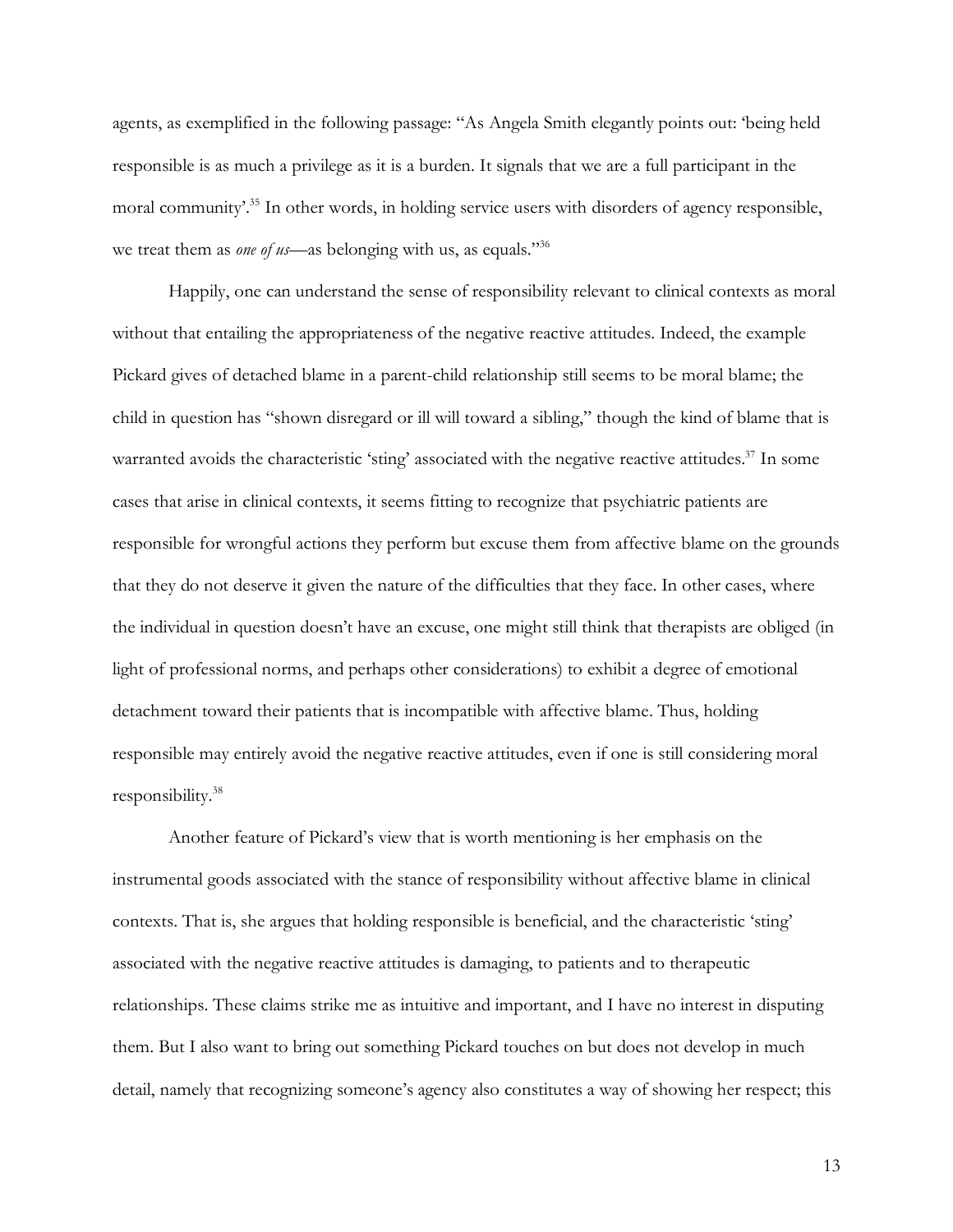undoubtedly influences the quality of a relationship, therapeutic or otherwise. Such a recognition is fundamentally worthwhile not just because it promotes good behavior or psychological health, but because it is a part of treating the individual in question as a person.

Arguably, part of what makes therapy effective (when it is) is that therapeutic relationships are intended to serve as sources of norms, whose content and conditions of enforcement are fitting given the aims of treatment. A good therapist will recognize her patients' strengths and abilities alongside their vulnerabilities and impairments, and therefore recognize that both therapist and patient have a role to play in determining what those aims should be and how they might be achieved. This collaborative work means not only that therapists are better positioned to enforce norms with their patients in an understanding and compassionate way, but that therapists and patients have a special authority to hold each other responsible that stems from the norms created in their relationship. For example, if a patient has pledged to her therapist to abstain from self-injurious behavior for a length of time and falls short of this expectation, her therapist has grounds to hold her responsible that strangers and acquaintances, and perhaps even some people in close relationships with her lack. This holding responsible, again, need not involve the negative reactive attitudes or other harsh treatment, but might involve a reminder of the relevant expectations or an investigation of what the patient can do to help herself uphold them going forward.<sup>39</sup> These responses reflect an appreciation of the difficulties associated with recovery, but also the role of the patient's own agency in making recovery possible.

#### **4. The Core of Holding Responsible**

What does it mean to treat someone as a person by recognizing her agency? On Strawson's view, we do this when we take up the participant stance toward her, when we see her, "as a morally responsible agent, as a term of moral relationships, as a member of the moral community". <sup>40</sup> This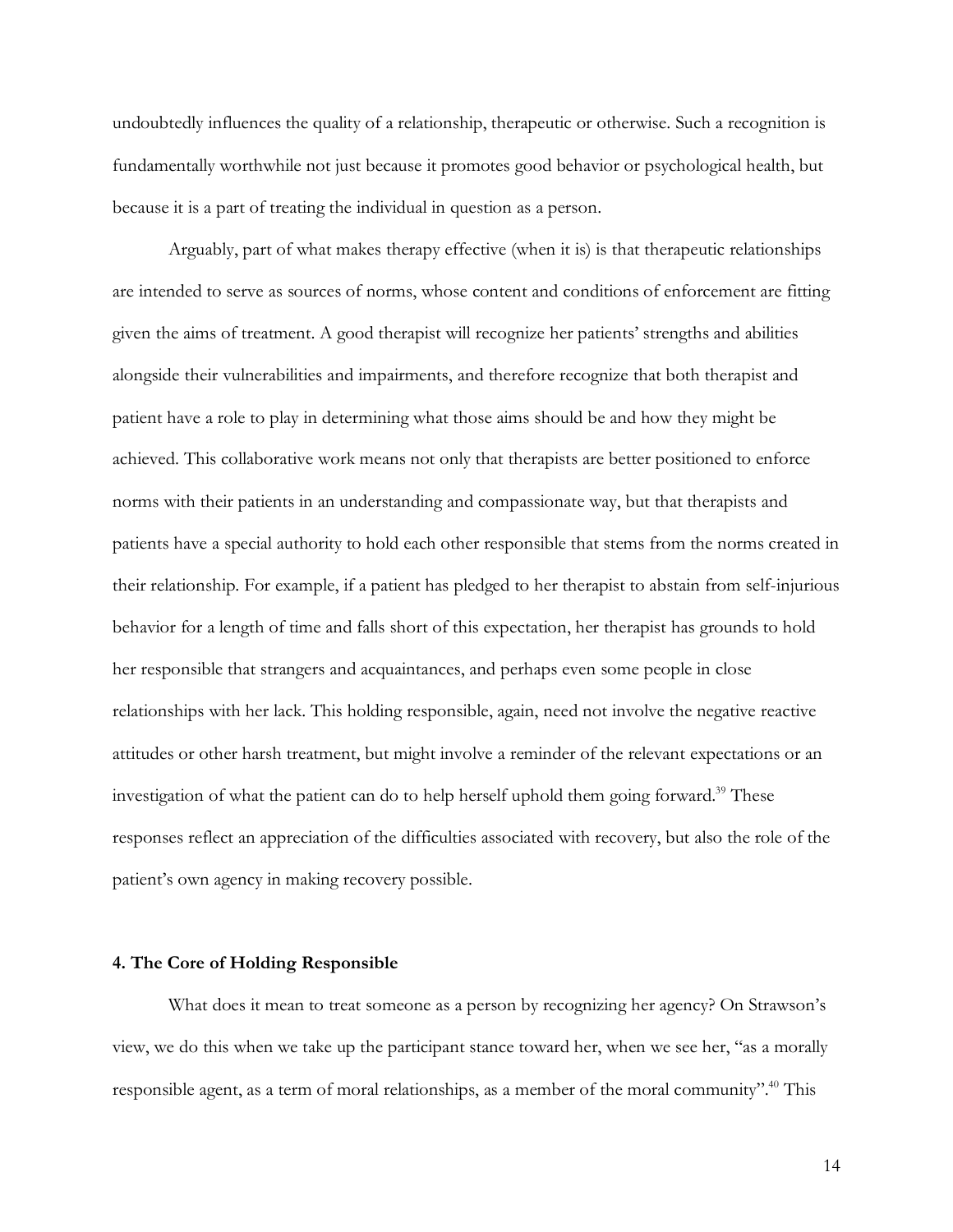way of regarding another person, he claims, creates a propensity to feel the reactive attitudes, which he characterizes as, "essentially natural human reactions to the good or ill will or indifference of others toward us, as displayed in their attitudes and actions".41 Though we can suspend the reactive attitudes temporarily even with those whom we regard as responsible agents in order to "[seek] refuge from the strains of involvement," Strawson argues that this could not be our normal mode of responding to these agents.<sup>42</sup>

It is unclear whether, on Strawson's view, one could suspend some range of the reactive attitudes while nevertheless having others. For example, it is unclear whether he views it as psychologically possible to feel emotions like gratitude or admiration at a person's good will without also being prone to feel resentment or indignation at her ill will or indifference. Thus, Strawson may or may not be willing to say that we are able to take up the participant stance toward those whom we also regard as properly shielded from the negative reactive attitudes. Wallace, on the other hand, separates the participant stance (i.e., the stance we take up toward fellow persons) from holding responsible. He argues that only the latter is to be identified with either feeling the negative reactive attitudes in light of a normative expectation's being violated or judging it appropriate to feel those attitudes in such circumstances.

Rather than responding directly to Strawson's and Wallace's views on this subject, I would first like to take a step back and reflect on the variety of ways in which we respond in ordinary life to those we regard "as a term of moral relationships," and what unifies those responses. After considering several cases meant to be representative of this variety, I will develop a distinct positive characterization of what it means to hold responsible, which I take to be connected to treating someone as a person.<sup>43</sup> Ultimately, I want to accept Wallace's view that to hold someone responsible is to hold her to normative expectations, but to question whether this bears any obvious connection to the negative reactive attitudes. In clinical contexts like the ones Pickard describes, for example,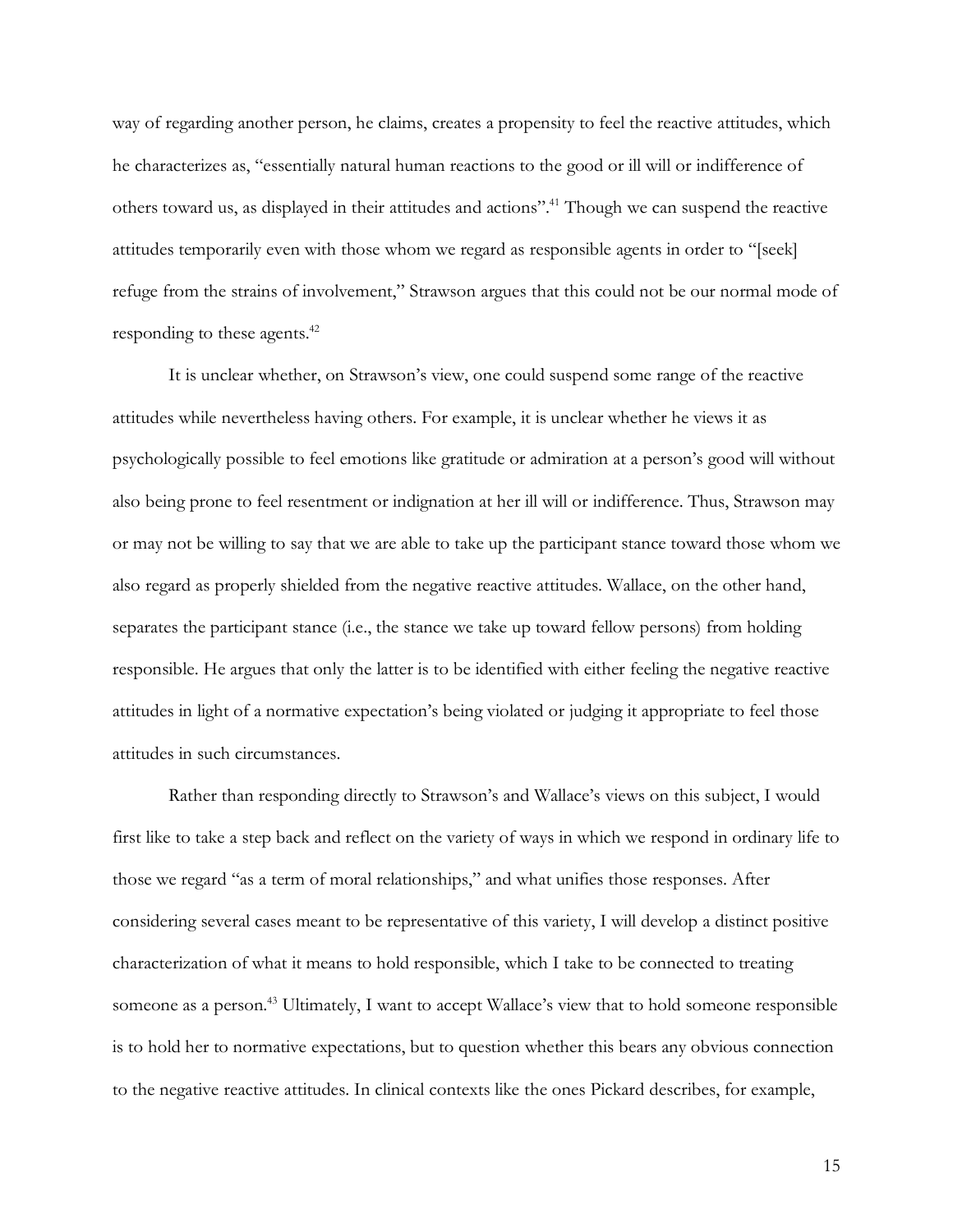there seem to be genuine instances of holding responsible where the parties in question don't feel, or judge it appropriate to feel, those attitudes. Moreover, we should not think this is unique to therapeutic relationships. I will begin by discussing a therapeutic case, before describing other examples that also support this view of holding responsible.

Consider how a therapist might respond to an addict who has relapsed after a period of sobriety. Though it is understandable that she might feel some degree of disappointment at her patient's behavior, it seems inappropriate for her to meet this situation with anger or resentment, or to regard herself as justified in doing so. Recovering from an addiction is extremely difficult, and relapse is a common part of this process; fully appreciating this seems incompatible with viewing anger as an appropriate response to this patient. Nonetheless, I claim (with Pickard) that it is appropriate for her to hold her patient responsible. It is a common experience for addicts who relapse to feel that they are back at square one with respect to their recovery, and to question whether they have it in them to get better. By counseling her patient not to discount the value of his previous abstinence and letting him know that she still expects him to move forward in his recovery, she reminds him of norms that she still regards him as capable of upholding despite his relapse.

Consider, too, how a father might respond to a four-year-old child who refuses to share her toys with her sister. Again, it seems inappropriate for him to respond by feeling or expressing the negative reactive attitudes, or thinking they are justified in this situation. After all, it is typical for young children to need to learn they ought to share, and it would be excessively harsh to respond to normal development with resentment or anger. But it does seem appropriate for the father to hold his daughter responsible, which might involve explaining the value of sharing, or asking his daughter to imagine what it would be like if no one shared with her, as well as the imposition of consequences (e.g., taking the toy away temporarily). In doing so, the father enforces a norm that his daughter has violated (e.g., "You have to share with your sister because that is fair, and if you don't, I will take the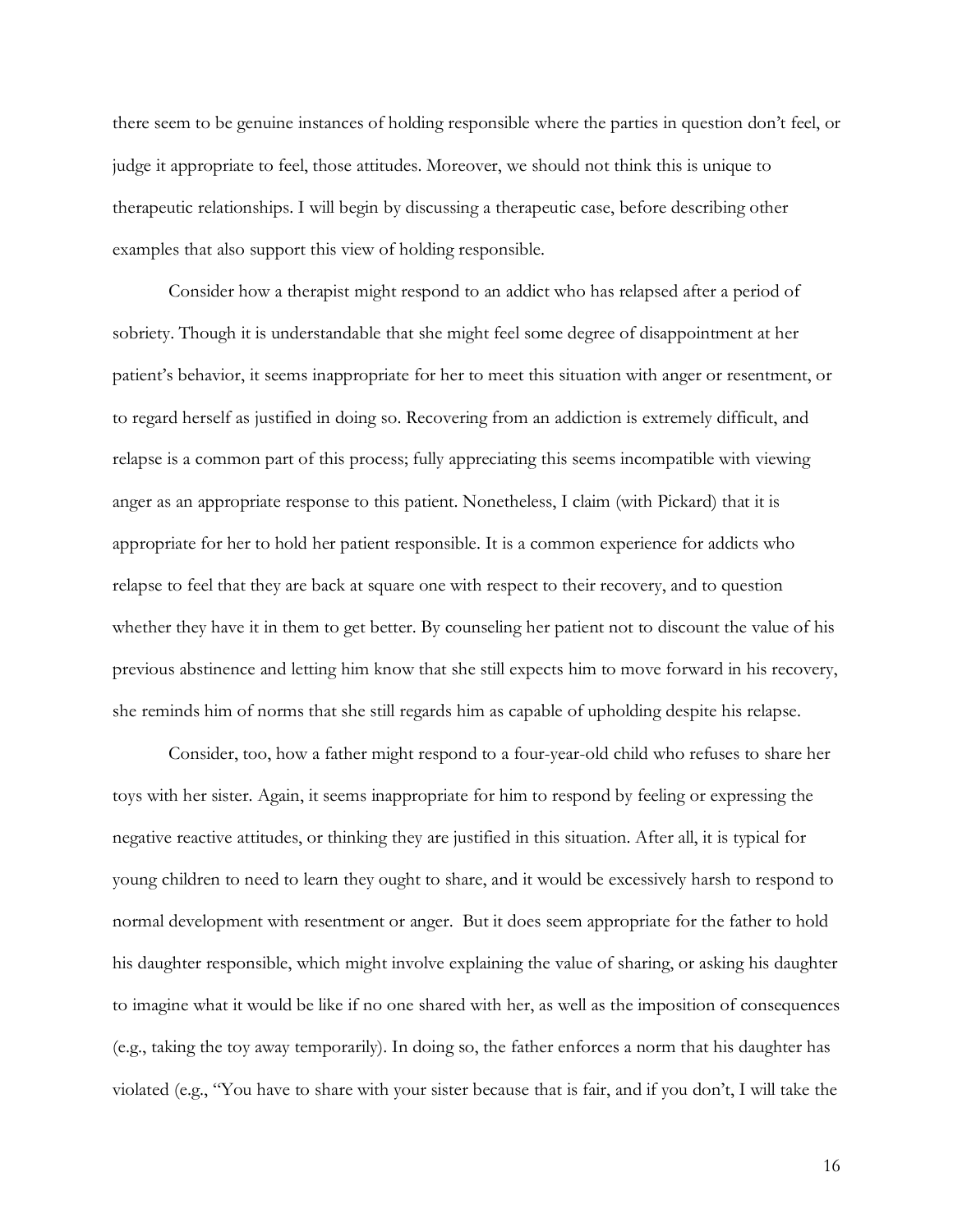toy away"), but without the kind of cognitive and emotional responses Wallace treats as constitutive of holding someone responsible.44

These cases share some important features. First, they are situations where it seems fitting for the therapist and parent respectively to hold responsible without this involving the negative reactive attitudes in any way. Second, this holding responsible involves the enforcement of norms that have previously been violated by the parties in question. Third, these cases involve marginal agents – that is, individuals who are deficient in the cognitive and volitional capacities often associated with responsible agency. One might assume that these deficiencies alone serve to explain why the addict and the child are not fitting targets of the negative reactive attitudes. According to this line of thought, though it may be appropriate to act as if we hold them responsible, they are not responsible in the same sense or to the same degree as psychologically normal adults. Thus, one might worry that it is illicit to infer from these cases that holding responsible properly understood does not require feeling or regarding oneself as justified in feeling the negative reactive attitudes. I do not share this view about the responsibility of marginal agents. As I see it, marginal agency is not something that always excuses one from blame for norm violations, but rather something that shapes the norms one is held to and tone of norm enforcement. But more immediately, I also believe there are examples of holding non-marginal agents responsible that do not involve the presence or justifiability of the negative reactive attitudes. Let us consider one below.

Imagine that you are an employer and that one of your employees has recently lost his mother. His grief is interfering with his doing his job effectively, and you need him to complete one particular project or he will lose an important client. Although this is a delicate situation, it seems appropriate for you to hold him responsible for completing the tasks associated with his job. You might do this by reminding him that he knows this project better than anyone else in the office, and though you know he is having a difficult time, you expect him to be able to meet his deadlines; if he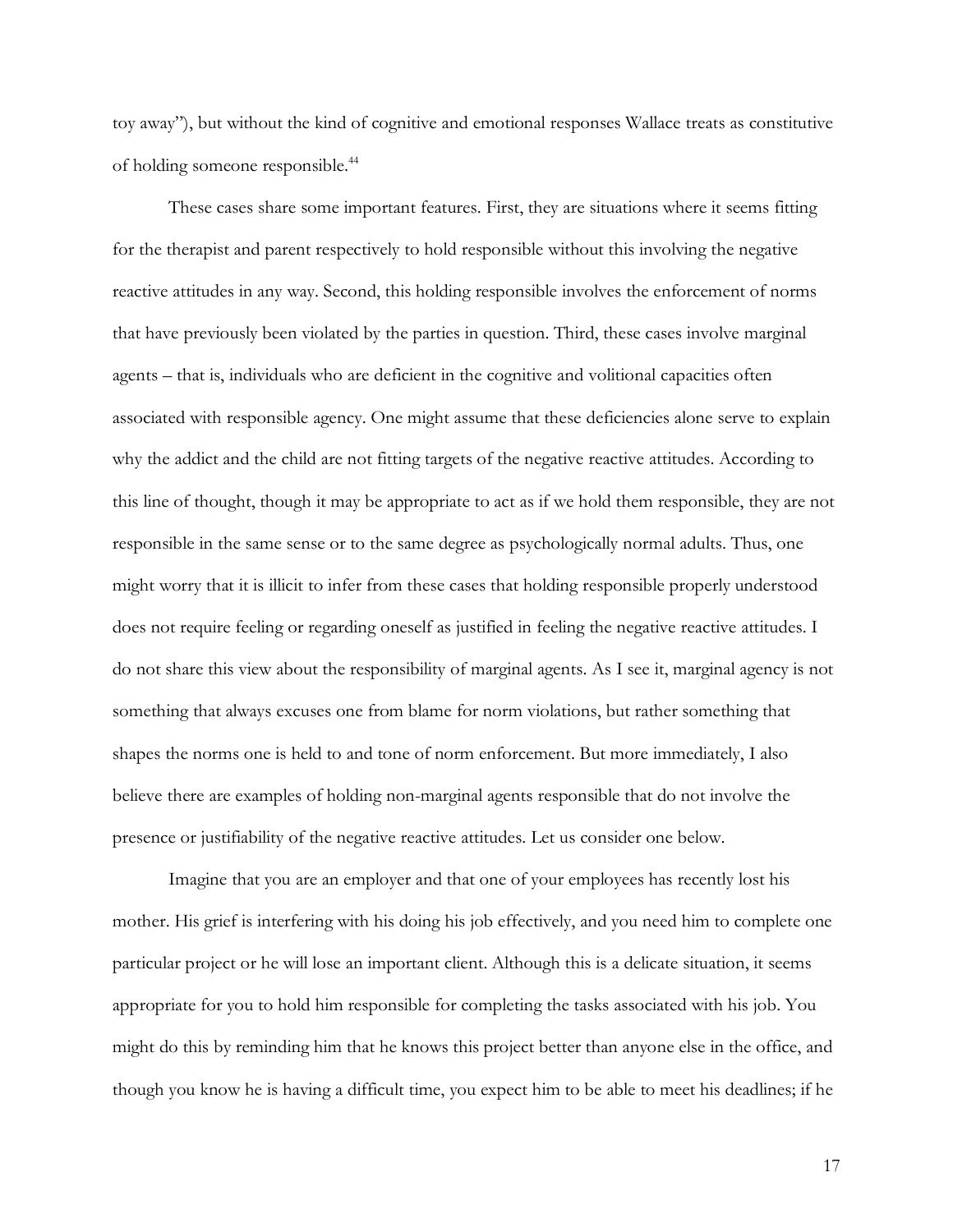can't, you will have to give the account to someone else. But assuming he falls short of these expectations, it seems excessively harsh to see anger or resentment as a fitting response. Here again, holding responsible involves the enforcement of a norm – in this case, a norm with respect to his job performance, but does not involve the justifiability of the negative reactive attitudes.<sup>45</sup>

In this case, as well as the two I considered above, the negative reactive attitudes are an inapt response, and a willingness to feel those attitudes or see them as justified seems to evince an impatience with or lack of compassion for the person in question. But the responses that the parent, therapist, and employer in fact have are nevertheless instances of holding responsible. They involve the enforcement of norms, and the recognition of the person in question as an agent – in particular, one who is capable of appreciating and upholding the relevant expectations. This norm enforcement that lies at the core of holding responsible is not merely a way of incentivizing good behavior, but of showing the other party a kind of respect. It reflects a presumption of reciprocity between the person holding responsible and the person being held responsible – that you can expect something of each other, and are able to appreciate the grounds for those expectations in your relationship.

Notice that if this is how we understand what it means to hold someone responsible, we do not only do this when we regard her as having violated the relevant norm. We also hold her responsible when we praise or give credit to her for doing what she was supposed to, or draw her attention to the relevant norm in a forward-looking way.46 As children get older and are told that they are entrusted with more responsibilities by their parents (say, to walk themselves home from school safely and without too many diversions), they are thereby being held responsible on this view. Similarly, one is held responsible when one takes on a new job and is told on the first day what one's responsibilities are – that is, what others expect of one in this role. Or suppose someone sets a goal of abstaining from drinking for a certain length of time and succeeds in doing so. Her therapist's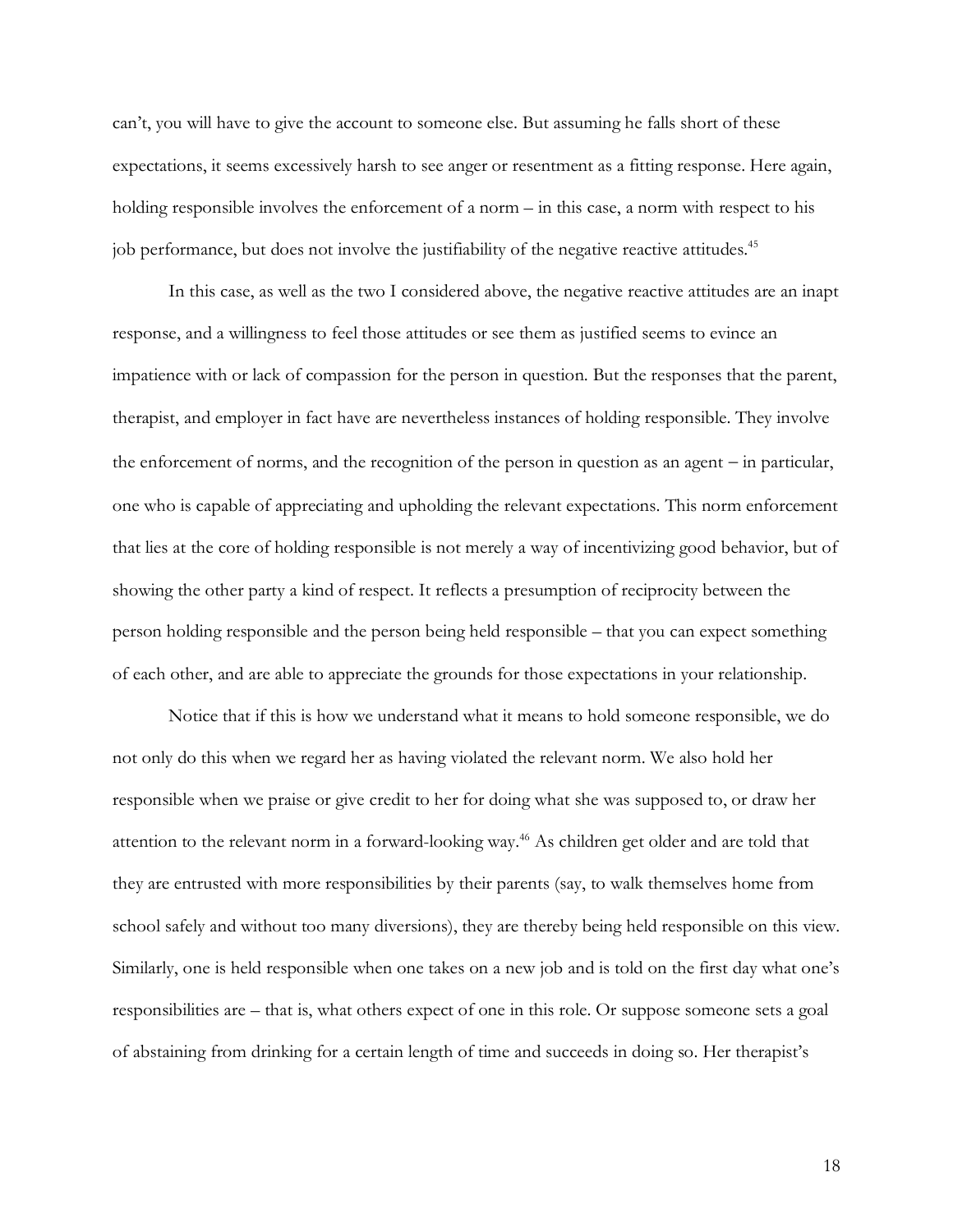praising her for this constitutes an instance of holding responsible (provided she would also have been held responsible if she had not met the relevant expectations).

The idea that the sorts of cases described in the paragraph above are instances of holding responsible lends further support to the idea that holding responsible does not necessitate the appropriateness of the negative reactive attitudes. For these are clearly cases where the negative reactive attitudes are not called for. Though they involve normative demands, those demands have either been satisfied, or the person in question has not had a chance to satisfy them yet. In addition, I have described cases here that involve both marginal and non-marginal agents, and the sense in which they are held responsible is fundamentally the same.

### **5. Conclusion**

In summary, I want to highlight four aspects of my view of holding responsible. First, on this view, the core of holding someone responsible is regarding her as accountable for upholding a norm. Second, we do this not only when norms have been violated, but also when they have been upheld, or when we want to remind someone of that norm in a forward-looking way. Third, holding someone responsible does not thereby mean it is appropriate to feel, or regard oneself as justified in feeling, the negative reactive attitudes. Finally, this conception of holding responsible applies to marginal and non-marginal agents alike.

I began developing this view about the nature of holding responsible in order to do justice to how we hold marginal agents responsible, which frequently has nothing obviously to do with the negative reactive attitudes. The view I arrived at shares elements with both Wallace's and Pickard's views of holding responsible. In particular, I think Wallace is right to emphasize the connection between holding responsible and normative demands, although I disagree that to hold someone responsible, one must judge that they have fallen short of such demands, or that they are thereby the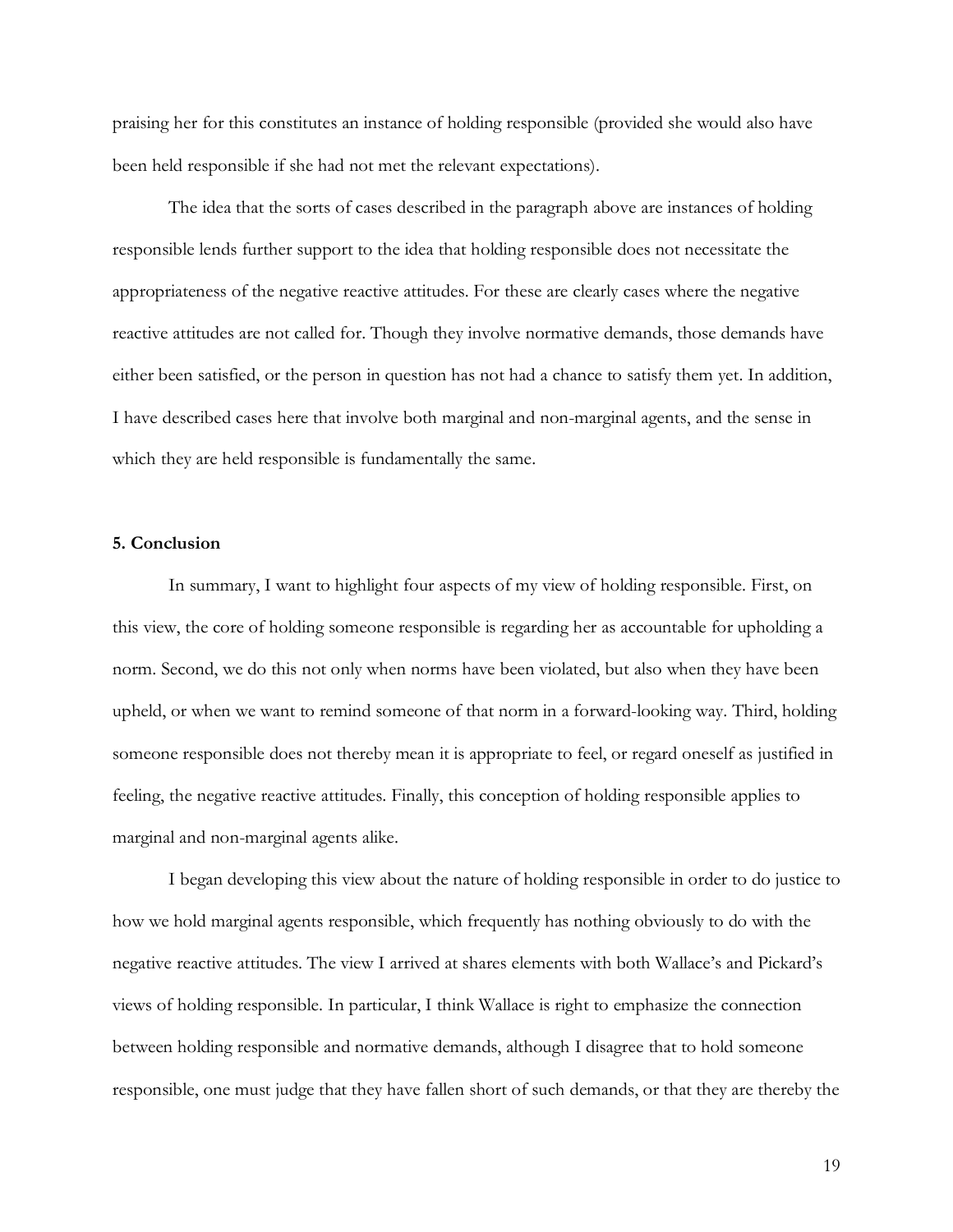appropriate object of one's resentment or indignation. Likewise, I endorse Pickard's suggestions that one can hold someone responsible while nonetheless seeing it as appropriate to protect them from the characteristic 'sting' associated with the negative reactive attitudes, and that this is an important part of therapeutic relationships. Unlike Pickard, however, I claim that the sense of responsibility that is operative in clinical contexts is garden-variety accountability.

The motivation I have given for my positive view of holding responsible primarily comes from the examples I have given, which represent some important and undertheorized ways we use this concept in ordinary life. These cases, I think, demonstrate the value of understanding holding responsible as broader than seeing someone as the fitting object of the negative reactive attitudes, or even as deserving of blame. But one might worry that I have not given sufficient argument that my view describes the core of holding responsible. In particular, one might question whether the examples I have given are ones where the therapist, parent, and employer genuinely hold the relevant party responsible, as opposed to acting *as if* they do for pragmatic reasons. I see no reason to describe these cases as instances of pretense; they seem to involve perfectly reasonable responses to another person in light of regarding her as subject to a norm. The only motivation for resisting the claim that these cases are instances of holding responsible seems to come from including the justifiability of the negative reactive attitudes in the definition of holding responsible. Such a definition would beg the question against my view.

The concept of responsibility surely functions in a number of ways in ordinary life and philosophical theorizing. Nonetheless, I take myself to have identified a central strain of responsibility understood in terms of accountability, which is essential to correctly understanding what is going on in the cases I have considered.<sup> $47$ </sup> In other words, this conception of holding responsible is an important one, even if it is not exhaustive. In particular, by rejecting the idea that holding someone responsible means thereby finding it appropriate to be angry with her, my view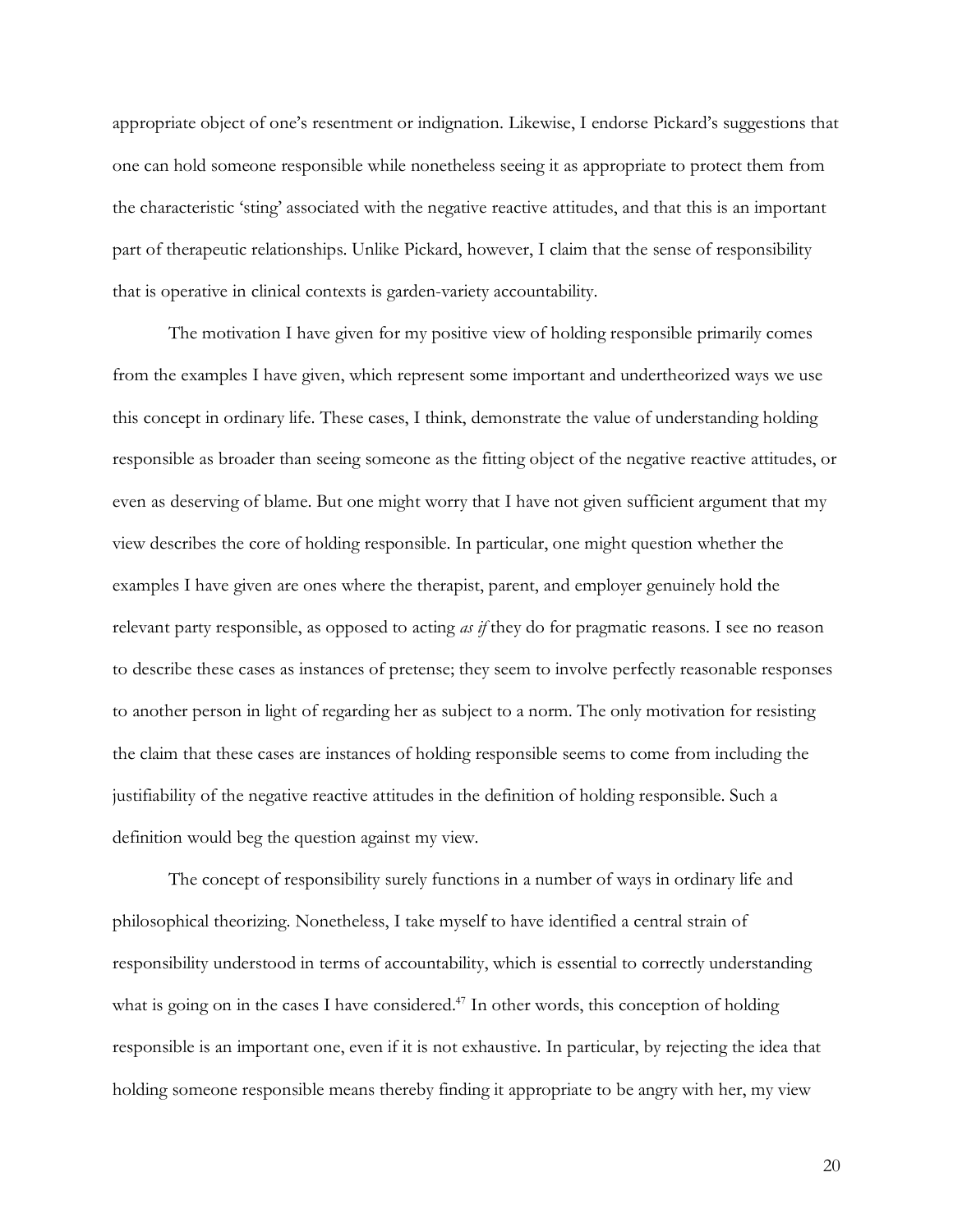makes it clear that we do in fact hold marginal agents responsible. Moreover, careful attention to these practices shows us how to understand Strawson's powerful suggestion that responsibility bears an essential connection to interpersonal relationships even if holding responsible is broadened beyond cases that involve the negative reactive attitudes. Relationships are sources of norms, and make it possible to adjust and enforce expectations in accordance with our understanding of each other.

All of this allows us to begin to see that when we hold young children, for example, responsible, we are not merely pretending that they are responsible in order to teach them how to behave. Rather, we are engaging in the very same kind of practice that we engage in with nonmarginal agents, namely enforcing norms to which the agent in question is subject. Recognizing this same underlying structure in our responsibility responses to marginal and non-marginal agents in turn allows us to appreciate the continuity between these agents as participants in the moral community.

*The Ohio State University*

 $\overline{a}$ 

### **NOTES**

<sup>2</sup> Smith, "On Being Responsible and Holding Responsible," 467-8.

<sup>1</sup> By responsibility practices, I mean to refer to our evaluations of people as responsible or not, and the ways in which we hold people responsible in light of their actions and attitudes. Examples of such practices include blaming, punishing, crediting, demanding an apology, and reminding someone what we expect of them going forward. I use the term "marginal agent" following David Shoemaker, who characterizes marginal agency as occurring "at the boundaries of our interpersonal community, where agents tend to strike us as eligible for some responsibility responses but not others" (Shoemaker (2015) 4). This category includes a wide variety of agents, such as children, addicts, adults with cognitive disabilities, etc. I am somewhat ambivalent about this terminology because I view it as an underestimation of the agents in question, but I use it because I take my views to be in dialogue with Shoemaker's, and for ease of exposition.

<sup>3</sup> For a range of views on this topic, see Brink and Nelkin, "Fairness and the Architecture of Responsibility," Smith, "On Being Responsible and Holding Responsible," Wallace, *Responsibility and the Moral Sentiments*, Watson, "Responsibility and the Limits of Evil," Shoemaker, "Response-Dependent Responsibility" and McKenna, *Conversation and Responsibility*.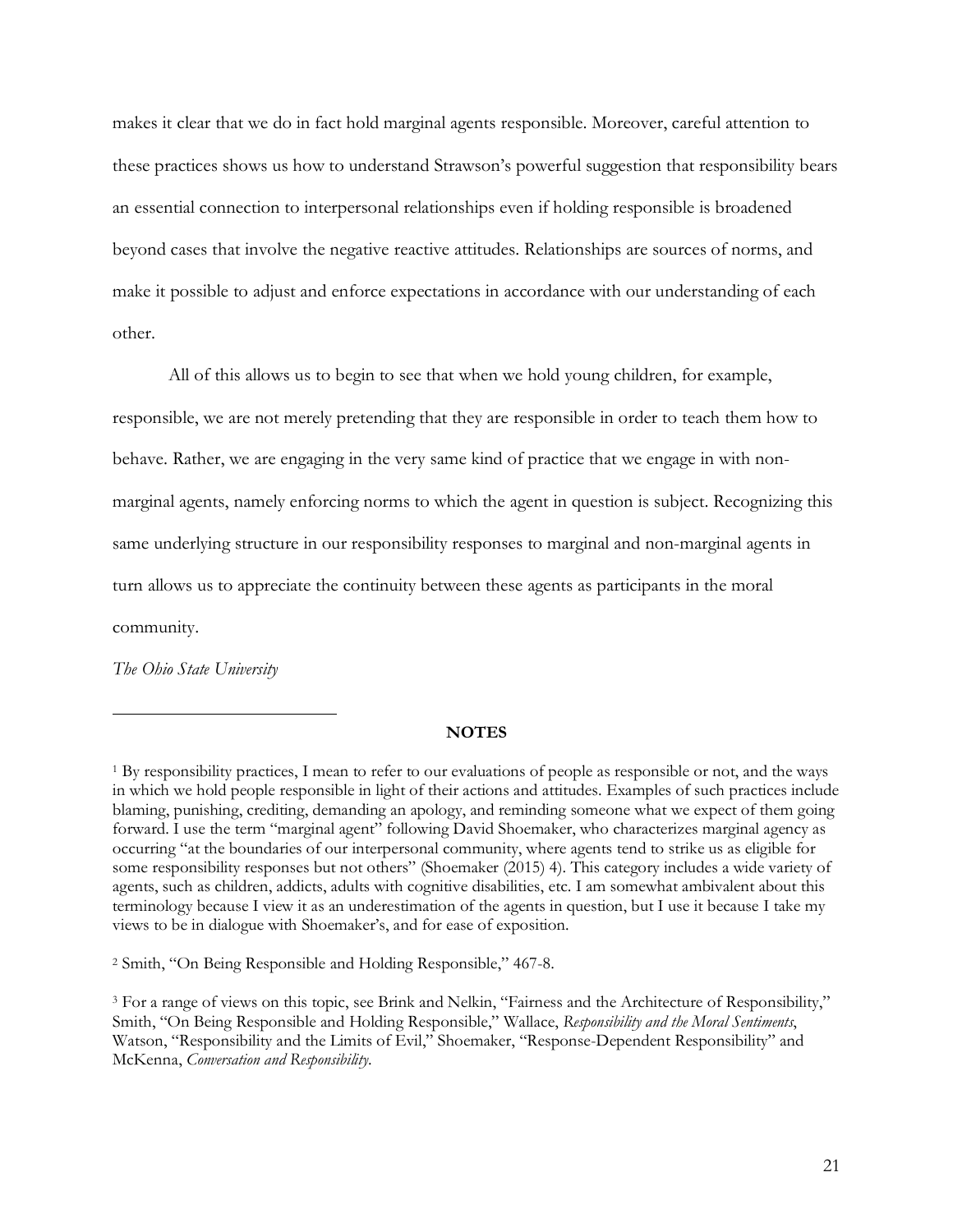<sup>4</sup> Strawson, "Freedom and Resentment," 10.

<sup>5</sup> For example, Wallace's *Responsibility and the Moral Sentiments* and McKenna's *Conversation and Responsibility*. It is also worth noting here that though Strawson drew responsibility theorists' attention to the importance of the ways we treat those we regard as responsible agents, he never distinguishes between being responsible and holding responsible, nor uses the phrase 'holding responsible' at all.

<sup>6</sup> Some philosophers deny that the emotions play this central role in blame, and instead hold more cognitive views of blame (see, for example, George Sher's *In Praise of Blame*). These views are not my primary target in this paper. I am also not defending a particular view of blame. As such, I will remain agnostic as to whether holding someone responsible in the sense under discussion (that is, holding her to a norm) entails that she is the appropriate object of blame (in some sense or other) should she violate that norm. What I am claiming instead is that holding someone responsible need not entail the appropriateness of the negative reactive attitudes, even in response to norm violations.

<sup>7</sup> For more on this latter point, see section 3.

<sup>8</sup> Or, in the case of guilt, one does this with respect to oneself.

<sup>9</sup> "Enforcement" is sometimes associated with blame or punishment in response to norm violations. I am using this word more broadly, to mean roughly holding someone to a norm.

<sup>10</sup> Strawson, "Freedom and Resentment," 15.

<sup>11</sup> Strawson, "Freedom and Resentment," 15.

<sup>12</sup> We also characteristically take up the objective stance toward lower animals and inanimate objects, which is congruent with Strawson's view that we take up the objective stance when we can't sustain a certain kind of intimacy and reciprocity with that individual. Strawson claims that we can also take up the objective attitude toward anyone on a temporary basis for this kind of reason. As he writes, "We have this resource and can sometimes use it: as a refuge, say, from the strains of involvement; or as an aid to policy; or simply out of intellectual curiosity. Being human, we cannot, in the normal case, do this for long, or altogether" (Strawson 10).

<sup>13</sup> Strawson, "Freedom and Resentment," 10.

<sup>14</sup> In response to the incompatibilist determinist, Strawson insists that to take up the objective stance toward everyone all the time would be both inhuman and impossible. Because this argument is both well-known and not central to this paper, I will not rehearse it here.

<sup>15</sup> Strawson, "Freedom and Resentment," 9.

<sup>16</sup> Strawson, "Freedom and Resentment," 9.

<sup>17</sup> Watson, "Responsibility and the Limits of Evil: Variations on a Strawsonian Theme." 222-3.

<sup>18</sup> Wallace, *Responsibility and the Moral Sentiments*, 162.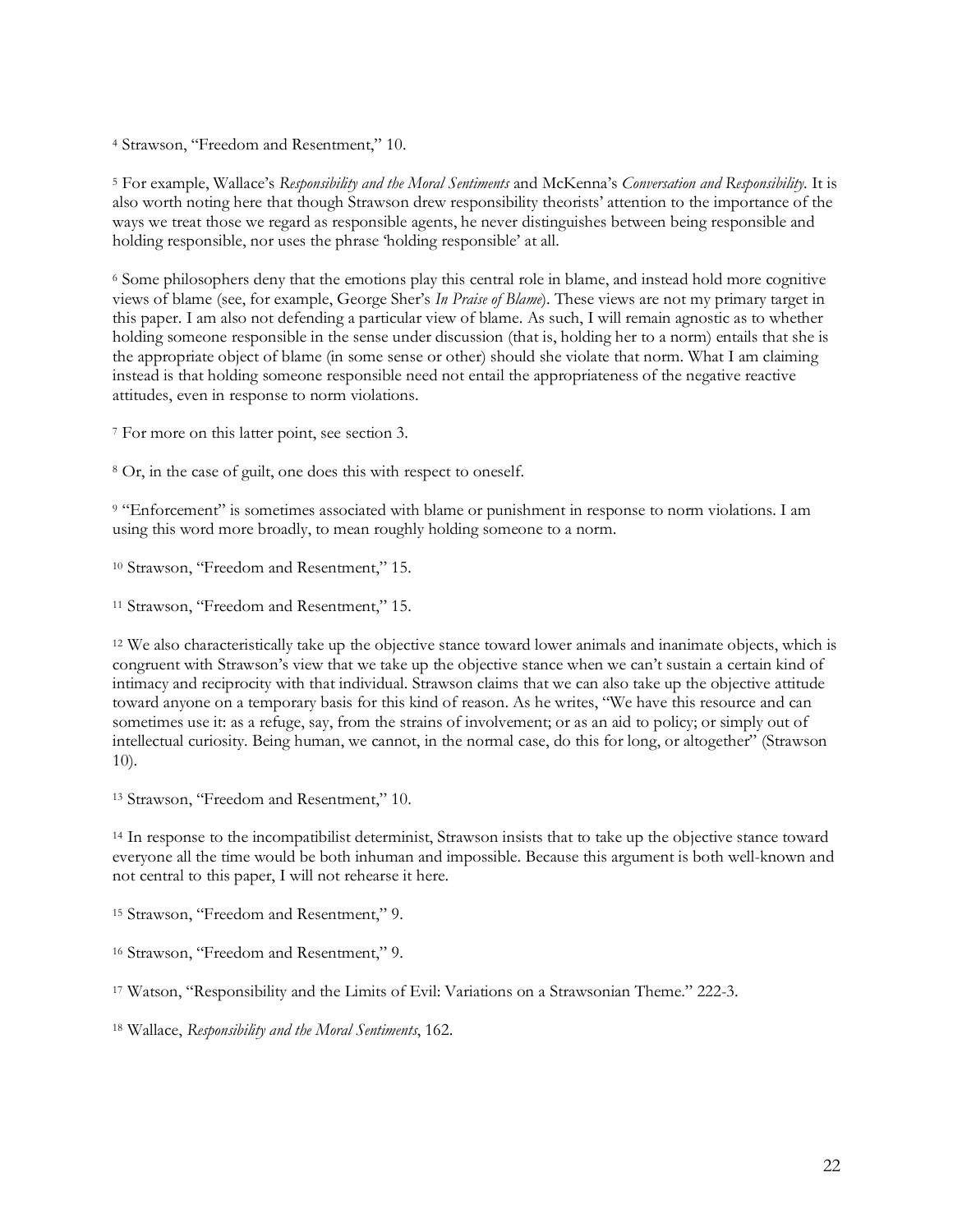Note that Wallace's conception of the reactive attitudes is much narrower than Strawson's. Specifically, the reactive attitudes on his view are resentment, indignation, and guilt. I will discuss his argument for this claim below.

Wallace, *Responsibility and the Moral Sentiments*, 27.

Wallace, *Responsibility and the Moral Sentiments*, 21.

Wallace, *Responsibility and the Moral Sentiments*, 23.

Watson, "Responsibility and the Limits of Evil: Variations on a Strawsonian Theme." 222.

 I use the locution 'affective blame' following Hanna Pickard, but it is more or less interchangeable with blame understood in terms of the negative reactive attitudes, and contrasted with blame understood as merely a negative cognitive evaluation of the agent in question.

 Joffe and Levitt, *Conquering Depression: A Guide to Understanding Symptoms, Causes, and Treatment of Depressive Illness*, 39.

Friedman, "When All Else Fails, Blaming the Patient Often Comes Next," 1.

Friedman, "When All Else Fails, Blaming the Patient Often Comes Next," 1.

Pickard, "Responsibility without Blame: Philosophical Reflections on Clinical Practice," 1134-5.

Pickard, "Responsibility without Blame: Philosophical Reflections on Clinical Practice," 1134.

Pickard, "Responsibility without Blame: Philosophical Reflections on Clinical Practice," 1134.

Pickard, "Responsibility without Blame: Philosophical Reflections on Clinical Practice," 1135.

Pickard, "Responsibility without Blame: Philosophical Reflections on Clinical Practice," 1141.

Pickard, "Responsibility without Blame: Philosophical Reflections on Clinical Practice," 1150.

Pickard, "Responsibility without Blame: Philosophical Reflections on Clinical Practice," 1144-5.

Smith, "Responsibility for Attitudes: Activity and Passivity in Mental Life," 269.

Pickard, "Responsibility without Blame: Philosophical Reflections on Clinical Practice," 1149.

Pickard, "Responsibility without Blame: Philosophical Reflections on Clinical Practice," 1144.

 The point here is not that behaviors associated with disorders of agency are moral failings, but rather that the kind of accountability that is at issue in therapeutic relationships is garden-variety accountability, which is typically characterized as (one kind of) moral responsibility.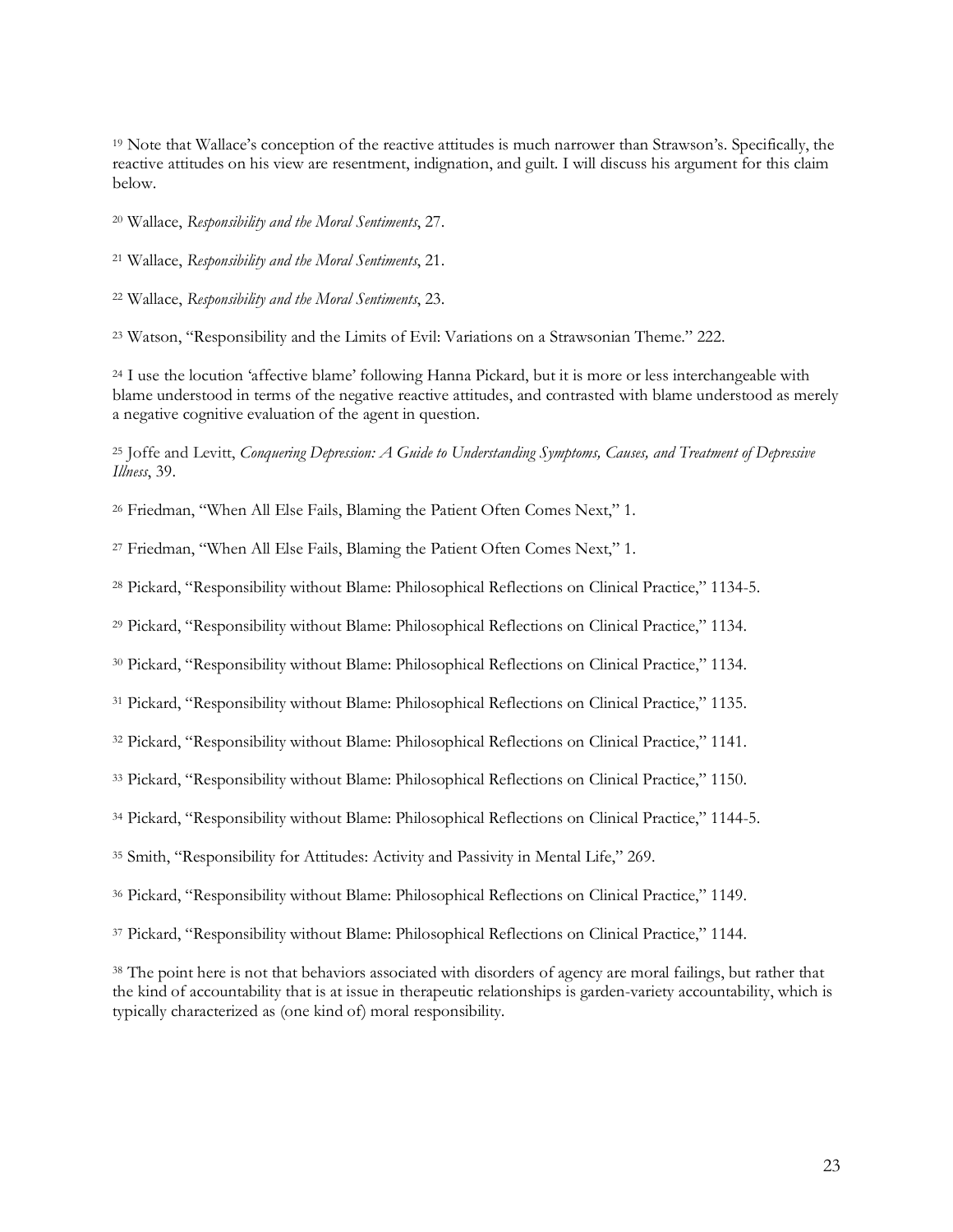<sup>39</sup> This is not to say that the therapist only holds the patient responsible in a forward-looking sense. Assuming that the norm in question is a reasonable one and the patient is aware of it, there is no reason to think that she is not responsible for violating the norm in a backward-looking sense as well.

<sup>40</sup> Strawson, "Freedom and Resentment," 18.

<sup>41</sup> Strawson, "Freedom and Resentment," 10.

<sup>42</sup> Strawson, "Freedom and Resentment," 10.

<sup>43</sup> I use the language of treating as a person rather than the language of the participant stance because I believe the precise relationship between my view and Strawson's is complex. I share many of Strawson's methodological commitments, but I want to shift the focus of holding responsible away from the reactive attitudes.

<sup>44</sup> The point here is not that children or psychiatric patients are never the appropriate objects of blame. If we do in fact have normative expectations of marginal agents and those expectations are reasonable, it is doubtful that these agents are never to blame for living up to them. We may blame marginal agents less often because we are less sure that our expectations are reasonable, and the tone of our blame typically is (and should be) softened by recognizing their vulnerability. But the same can be said of the grieving employee considered below, who is not a marginal agent.

<sup>45</sup> This example has an affinity with one Angela Smith discusses in "On Being Responsible and Holding Responsible." Smith writes, "If a good friend of mine is under a lot of stress, for example, I may not 'hold' her responsible, in the sense of actively blaming her, for some insensitive comments she makes to me. I can judge both that she is responsible for her comments, and that she is open to legitimate moral criticism for them (because they are hurtful). But given the circumstances, I may decide that it would be uncharitable for me to take up attitudes of anger and resentment, or to explicitly reproach her in any way. In making such a judgment, however, and in renouncing these attitudes and responses, I need not think that my friend is not really responsible, or not really at fault, for her behavior." (Smith (2007) 470). According to Smith, therefore, judging someone to be responsible (and perhaps even culpable) need not entail the justifiability of the negative reactive attitudes. In this I agree with Smith, but on my view holding someone responsible is fundamentally about holding her accountable with respect to a norm, not merely judging her to be responsible or attributing an action "...to her in a way that makes moral appraisal, in principle, appropriate." (Smith (2007) 471). I also disagree with Smith that holding someone morally responsible in a backwardlooking sense is generally synonymous with blaming her (Smith (2007) 468).

<sup>46</sup> More precisely, praising or crediting someone with respect to some norm counts as holding her responsible if, had she violated that norm, she would also have been held responsible (e.g., by being blamed or punished in some way).

<sup>47</sup> Gary Watson, for example, famously argues that responsibility as accountability is not the only sense of responsibility relevant to our responsibility practices; there is also responsibility as attributability, which he describes as follows: "conduct can be attributable or imputable to an individual as its agent and is open to appraisal that is therefore appraisal of the individual as an adopter of ends. Attributability in this sense *is* a kind of responsibility. In virtue of the capacities in question, the individual is an agent in a strong sense, an author of her conduct, and is in an important sense answerable for what she does" (Watson (1996) 229). My interest here is not in denying that attributability could also be a form of responsibility, but in developing a